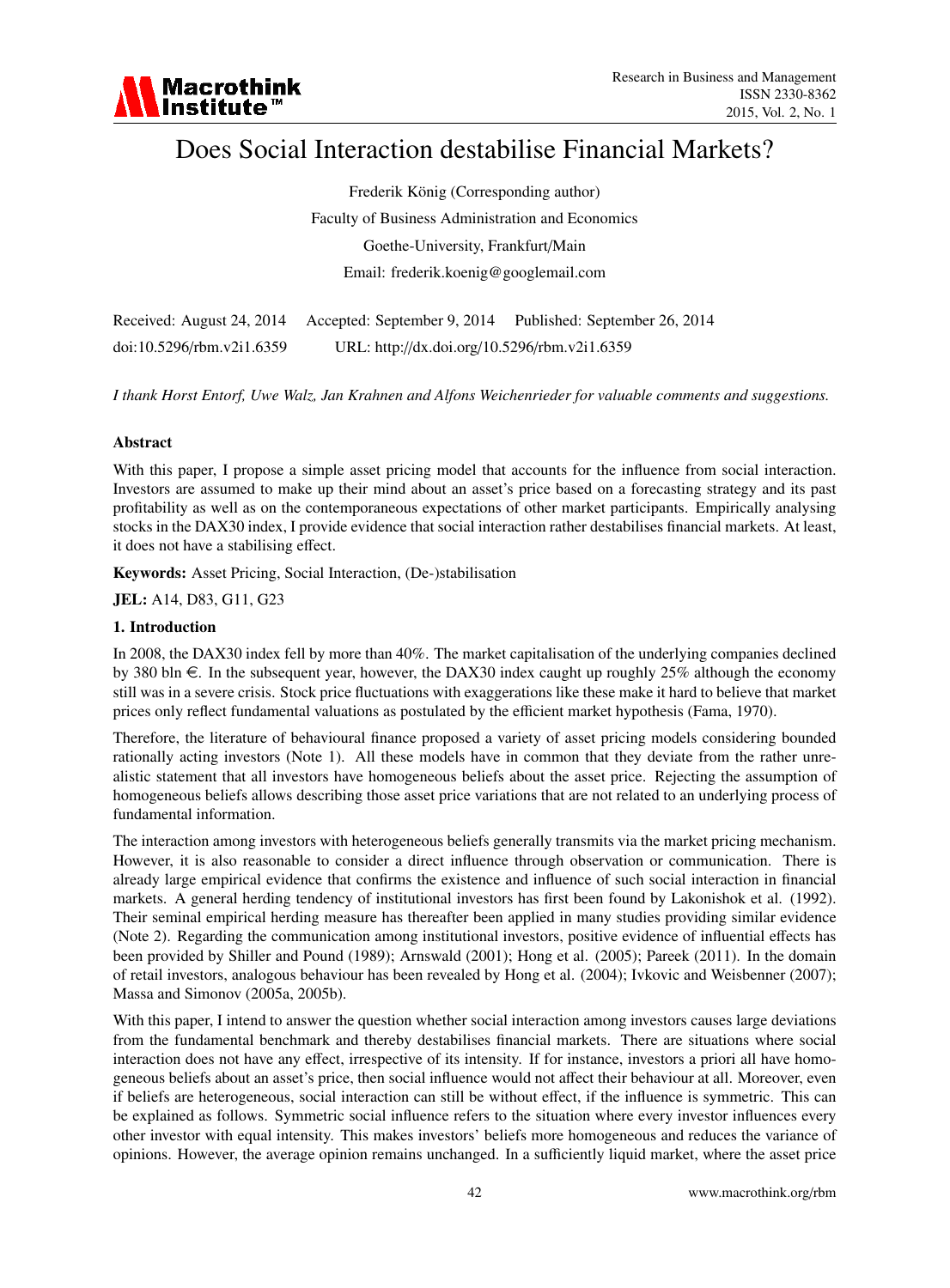

more or less reflects the average opinion about an asset's value, social influence thus has no effect. Given these facts, I propose an asset pricing model where investors have heterogeneous beliefs and the influence from social interaction among these investors is allowed to be asymmetric. Particularly, I make use of the well-known adaptive beliefs model of Brock and Hommes (1997, 1998) and enrich it by the inclusion of social influence. In order to empirically analyse the impact of social interaction, I presume the existence of two investor types, fundamentalists and chartists, who a priori either have a stabilising or a destabilising effect on financial markets (Note 3). I then contrast the original model of Brock and Hommes (1998) with my extended version that accounts for asymmetric social influence. If the null hypothesis of symmetric social influence can be rejected, then it can be concluded that social interaction has an impact. The sign of the estimated difference between social influence on fundamentalists and chartists indicates whether this impact rather is stabilising or destabilising.

With this paper, I contribute to the literature that empirically analyses price impacts of social interaction, particularly herding behaviour among investors. On the basis of quarterly stock holdings, Lakonishok et al. (1992), Jones et al. (1999), Wermers (1999), and Sias (2004) provide empirical evidence that the herding behaviour of institutional investors is information driven and thus rather stabilises the market. This is in line with the results of Nofsinger and Sias (1999), who raise the same conclusion on the basis of institutional investors' annually stock holdings. On a semi-annually basis, Walter and Weber (2006) show that for the German market institutional herding at least does not have a destabilising effect. However, differentiating between herding on buy and sell decisions, San (2007) on a quarterly basis finds a destabilising tendency for institutional sell herding. Analysing shorter time intervals, Puckett and Yan (2008) similarly show that institutional herding on stock sales, which is inferred on weekly portfolio changes, indeed may destabilise markets and thereby causes short-term fluctuations. Considering intra-day trades, Hsieh (2012) concludes for the Taiwan stock market that herding behaviour of institutional investors rather stabilises while the same behaviour of retail investors rather destabilises the market. All afore cited papers have in common that the effect on stock prices is inferred from subsequent stock returns. A stock return reversal is interpreted as a destabilising effect. Contrarily, my approach offers the possibility to directly infer the effect of social interaction from the estimates of the model parameters. Moreover, I do not classify investors into institutional and retail investors as I state that there might be investors of both categories, who either stabilise or destabilise market prices. Therefore, I follow the literature about heterogeneous agents on financial markets and assume the existence of two representative investor types: fundamentalists, who believe that stock prices revert to a fundamental benchmark and chartists, who extrapolate trends that move the stock price away from its fundamental value.

My paper is further related to the upcoming literature that is engaged in the empirical investigation of non linear asset pricing models. An early contribution has been provided by Shiller (1984), who by linear regression estimates a stock pricing model with two heterogeneous investor types, namely smart money investors with rational expectations and ordinary investors. Vigfusson (1997) uses a Markov regime-switching technique to estimate the exchange rate model of Frankel and Froot (1988) with two representative investor types, namely fundamentalists and chartists. Westerhoff and Reitz (2003) and ap Gwilym (2008) use non linear estimation techniques to estimate exchange rate models with the same representative investor types. Using the method of simulated moments, Franke (2009) estimates the exchange rate model of Manzan and Westerhoff (2005) for both stock indices and exchanges rates. Considering social interaction, Gilli and Winker (2003) and Alfarano et al. (2005) estimate Kirman's herding model (Kirman, 1993) again with afore mentioned two representative investor types. Although, Alfarano et al. (2005) account for an asymmetric autonomous switching tendency for an individual investor to change his type, both Gilli and Winker (2003) and Alfarano et al. (2005) consider symmetric influence from social interaction. Franke (2008) and Lux (2012) also take the influence from social interaction into account. Therefore, they estimate the relation between stock price returns and an underlying opinion index. My paper is most strongly related to Boswijk et al. (2007) and Amilon (2008), who estimate the model of Brock and Hommes (1998), however, in its original form, i.e. without the inclusion of social interaction.

In this paper, I analyse the price evolution of the stocks that were included in the DAX30 index as of Dec 31*st* 2010. For 16 out of 30 stocks, the null hypothesis of the suitability of the original model can be rejected. This suggests the presence of asymmetric influence from social interaction. The parameter estimates indicate that fundamentalists are more prone to be socially influenced by other market participants than chartists. This means fundamentalists skew their beliefs more strongly to those of the chartist than past performance of the strategy would suggest. Therefore, I conclude that if social interaction has an influence on stock prices, then this influence represents a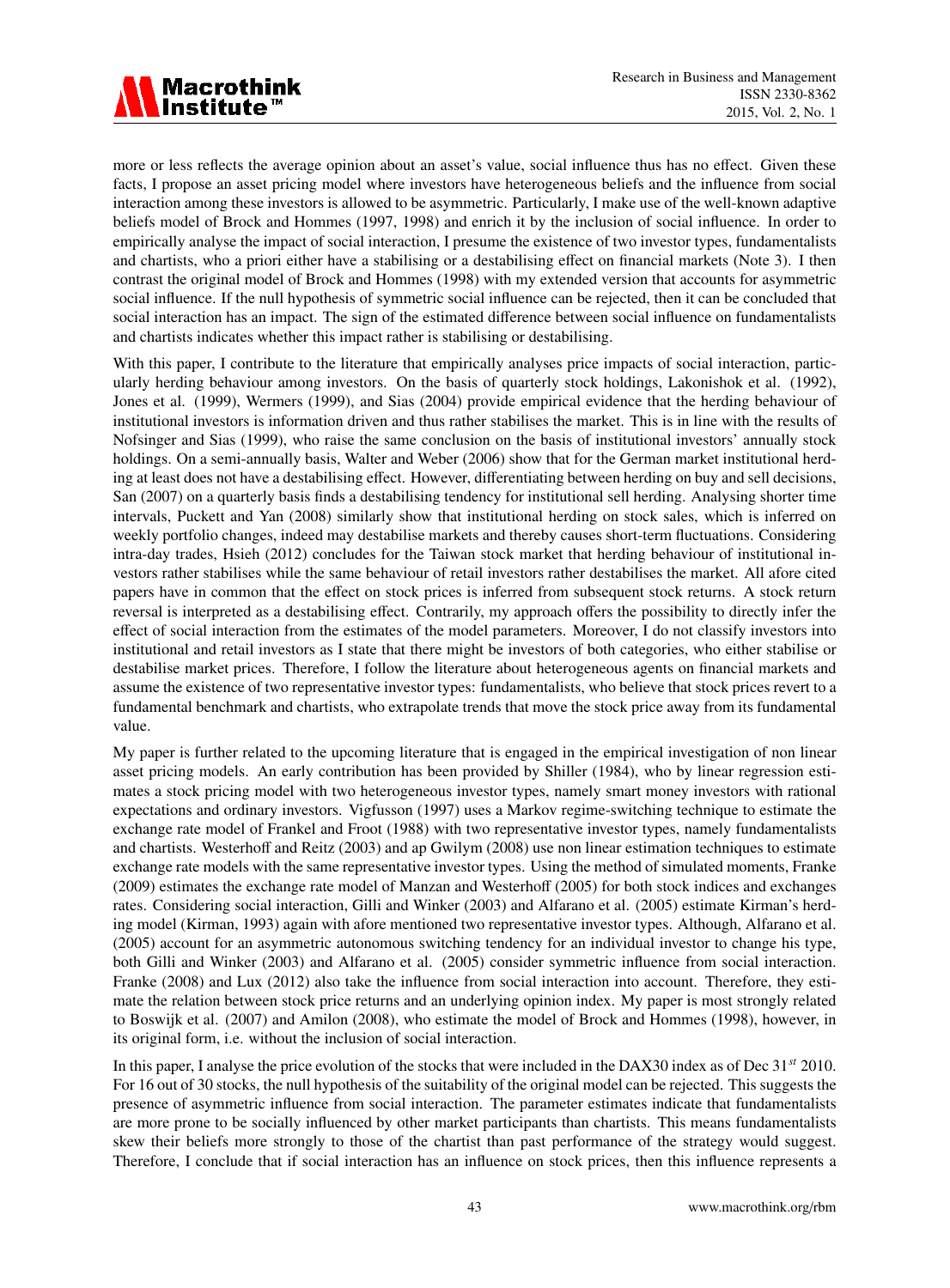

destabilising impact.

The remainder of the paper is structured as follows. In section 2, I review the literature about asset pricing models that consider the influence from social interaction. I present my asset pricing model, derive conditions for the existence of equilibria and explain the strategy for empirical identification of the model parameters in section 3. In section 4, I empirically estimate the model and contrast it with the original model of Brock and Hommes (1998). Section 5 concludes.

# 2. Literature Review

The literature of behavioural finance brought out a variety of theoretical asset pricing models that take the influence from social interaction into account. There are two general types of models which have evolved. On the one hand, authors of so called heterogeneous agent models assume a small amount of groups that are formed by investors with representative investment behaviour. On the other hand, the computationally more challenging agent based models account for every investor's individual behaviour. While the latter type offers the possibility to model asset price fluctuation based on the very micro level, the advantage of the former type is the mathematical tractability such that in most cases closed form solutions can be derived. Hommes (2006) and LeBaron (2006) provide a comprehensive survey of the two concepts. Surveys of asset pricing models that take the influence from social interaction into account have been provided by Hirshleifer and Teoh (2008) and Lux (2009).

An early example of heterogeneous agent models considering social influence is represented by Lux (1995), who proposes a framework that is based on the "ant"-model of Kirman (1993). He assumes that there are two types of investors in the market, namely fundamentalists and chartists. Chartists are either optimistic and expect price increases or they are pessimistic and expect the asset price to decrease. The probability that a chartist changes his belief from optimistic to pessimistic or vice versa on the one hand depends on an idiosyncratic component and on the other hand is related to the portion of chartists in the market that have a particular either optimistic or pessimistic expectation. By the second factor a direct influence from social interaction is introduced. Simulation results of Lux (1995) show that the model is capable to reproduce stylised facts which can be observed in financial markets. In Lux (1998), the model is extended by a learning mechanism to switch between the fundamental and chartist strategy. The work of Alfarano et al. (2008) is closely related to the two afore cited papers. Contrarily, Alfarano et al. (2008) assume that social influence does not only depend on the relative portion of market participants following a particular strategy, but on the explicit group sizes and therefore also on the absolute number of market participants.

Providing an alternative model, Chiarella et al. (2003) assume that investors follow either a fundamentalist strategy or are herding agents. The latter infer their beliefs from past excess demand in the market and therefore are affected by a direct social influence from other market participants.

Horst (2005), Wu (2007) and Horst and Rothe (2008) state that investors choose between a fundamentalist and chartist strategy depending on which strategy they expect that the majority of the whole market will adopt ("market mood"). Horst (2005) moreover takes the influence from the observable choice of the nearest neighbours into account. Working with fundamentalists and noise trades, Pakkanen (2009) proposes an asset pricing model where investors either trade the asset or revise their belief, i.e. change their type. When an investor trades the asset, the decision whether to buy or sell it depends on his own prior belief and the general market mood, which represents a compound measure of all individual investors' beliefs.

Most closely related to this paper, Chang (2007) uses the model of Brock and Hommes (1998) and introduces the influence from social interaction into the mechanism of investor's switching between a fundamental and a chartist strategy. The social influence is modelled by the framework of Brock and Durlauf (2001a, 2001b). Different to Chang (2007), I account for an asymmetric social influence while switching from one strategy to another. Moreover, I assume that social influence induces an investor to bias his beliefs towards the beliefs of other investors without completely rejecting the own and adopting an alternative strategy.

In the domain of agent based models, one of the first contributions in the context of social interaction has been provided by Baker and Iyer (1992). They assume that investors randomly receive exogenous buy or sell signals and transmit them via a communication network. If an investor by inter-investor transmission receives an equal number of buy and sell signals, these signals cancel out each other, such that the particular investor does not trade at all. Simulation results show that the topology of this network has a considerable effect on asset price volatility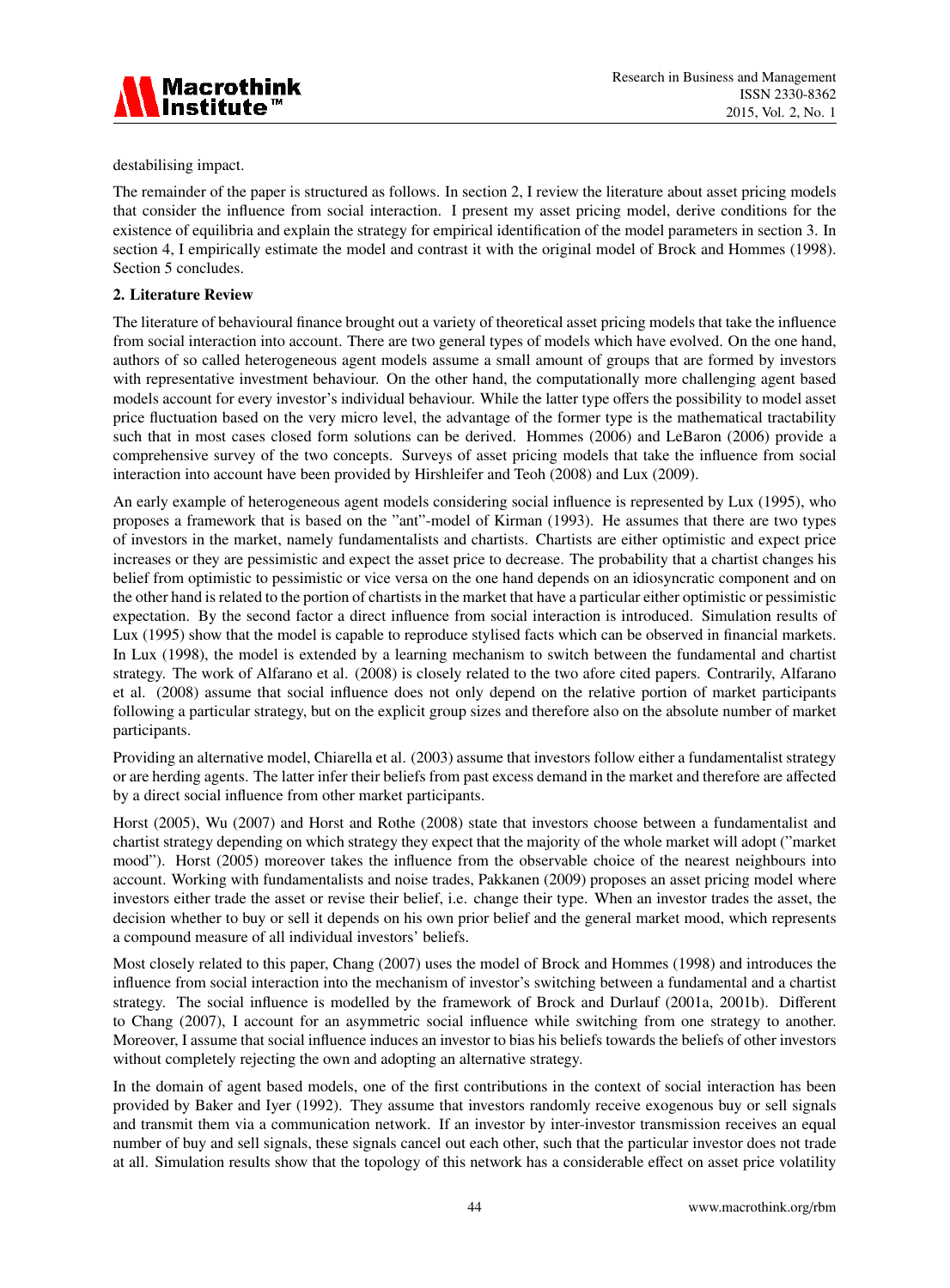

and trading volume.

Cont and Bouchaud (2000) propose a framework where investors within the same neighbourhood always make the same trading decisions. All neighbourhoods are isolated. The size of these clusters is obtained by a random graph.

Iori (2002) also states that investors are influenced by the trades of neighbouring investors. However, an individual investor's choice does not necessarily coincide with those of his neighbours. Instead, an individual decision is made based on the weighted average decision of neighbouring investors within a lattice network as well as on an idiosyncratic component.

Proposing an explicit function for the process of investors' information elaboration, Schütz et al. (2009) construct a theoretical framework where investors build up exogenous sell or buy signals based on the difference between their own fundamental valuation of the asset and the current market price. An investor's decision whether to buy or to sell an asset then depends on the own signal and the weighted average of neighbouring investors' demands.

While afore cited authors, only assumed that an individual investor is influenced by other investors' actions, i.e. trading decisions, Ozsoylev (2006) and Ozsoylev and Walden (2011) state that social networks permit the transmission of information such that better connected investors have more precise information. Social influence in this case is not based on other investors' outcomes, but on their original information signals.

In the same vein, Panchenko et al. (2010) state that well connected investors are better off. Particularly, like in this paper, they consider the heterogeneous agent model of Brock and Hommes (1998). However, in their framework, investors can only observe the past profitability of a strategy, if there are investors in the neighbourhood who adopted this strategy in the past. This means for instance, an investor is unable to get to know the profitability of the chartist strategy if he is only surrounded by fundamentalists. The difference to my approach is that I assume that real markets offer a minimum of transparency that makes it possible to observe the past profitability of all strategies. Social influence in my framework thus only affects the elaboration of the information that is available to every market participant.

Also based on the assumption of information transmission within a social network, Colla and Mele (2010) propose a framework where trades are positively correlated if investors are located nearby because of the exchange of information and trades are negatively correlated if investors are further away acting as counterparties in the market clearing mechanism.

The approach of Kaizoji (2000) originally stems from the domain of agent based models. For the sake of an empirical analysis however, the underlying social network is simplified such that analytical tractability as in heterogeneous agent models is obtained. Investors are supposed to be either willing to buy or willing to sell the asset. An investor bases his decision on the general market environment and furthermore is directly influenced by the contemporaneous asset demand of other investors in the market.

With my approach, I set up on a heterogeneous agent model that trough the inclusion of social influence becomes an agent based model offering the possibility to account for every individual investor's behaviour. However, in order to ensure analytical tractability, which is needed for the empirical analysis, I simplify the structure of the underlying social network and thereby again obtain a heterogeneous agent model.

## 3. Asset Pricing in the Presence of Social Interaction

In the following, I present the model of Brock and Hommes (1998) and enrich it by an influential component based on social interaction among investors.

## *3.1 Market Price Mechanism*

Considering a market with one risky and one riskless asset, investors are confronted to the decision how to allocate their present wealth in order to maximise next period's wealth, which is given by

$$
W_{i,t+1} = (1+r)W_{i,t} + (p_{t+1} + y_{t+1} - (1+r)p_t)z_{it},
$$
\n(1)

where  $p_t$  and  $p_{t+1}$  are this period's and next period's market price of the risky asset that pays an uncertain dividend  $y_{t+1}$ . The return of the risk free asset with perfectly elastic supply is given by *r*. An investor's individual demand for the risky asset equals  $z_i$ . Investors are assumed to be myopic mean-variance optimisers, such that  $z_i$  results from

$$
\max_{z_{it}} \mathbf{E}_{it}[W_{i,t+1}] - \frac{a_{it}}{2} \mathbf{Var}_{it}[W_{i,t+1}],
$$
\n(2)

45 www.macrothink.org/rbm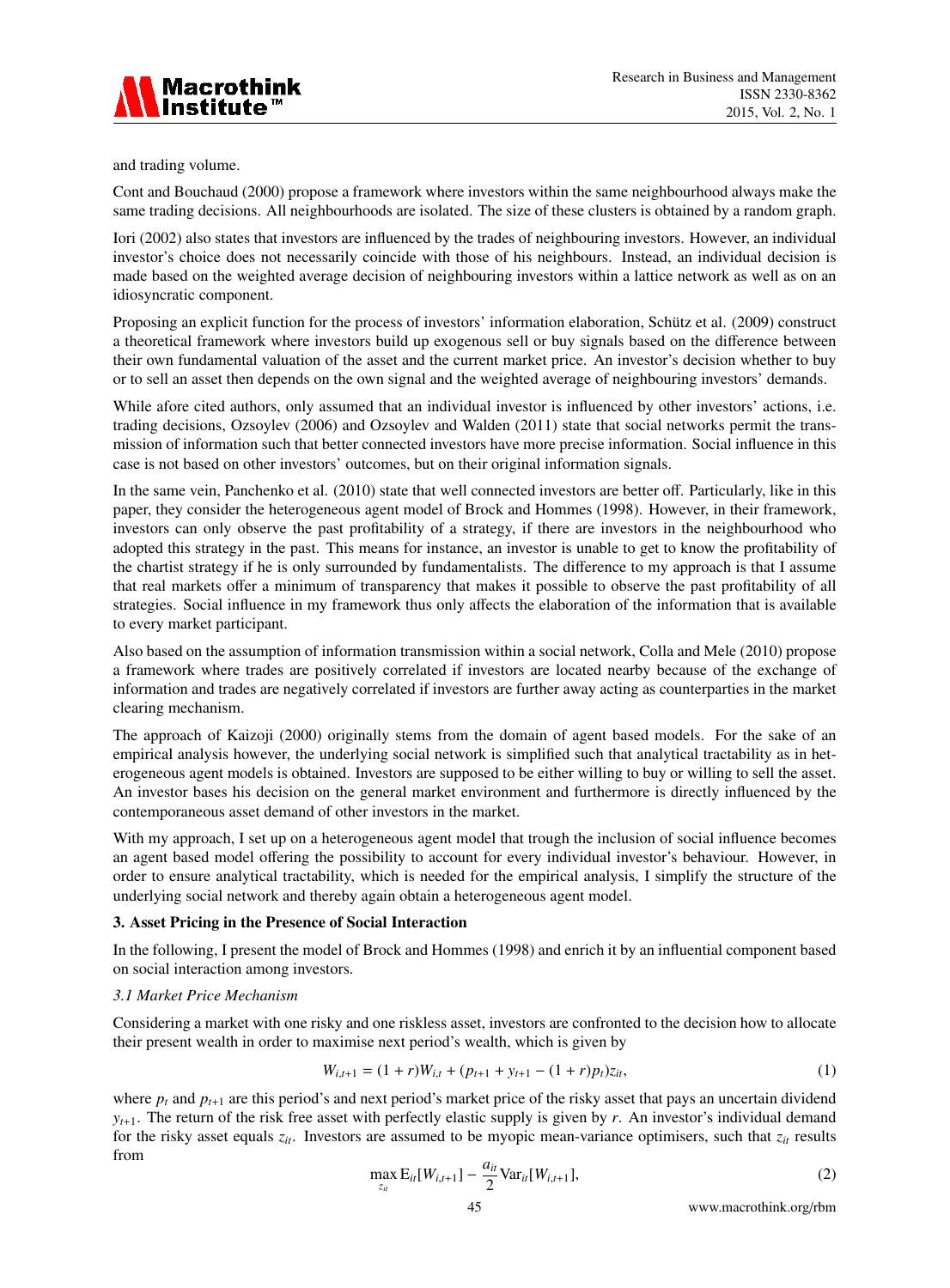

where  $E_{it}$  and Var<sub>*it*</sub> are an investor's conditional expectation and variance at time *t* and  $a_{it}$  stands for an investor's constant average risk aversion. In order to keep the model analytically tractable, Brock and Hommes (1998) introduced the following assumptions:

$$
Var_{it}[W_{i,t+1}] := \sigma^2
$$
\n(3)

$$
a_{it} := a. \tag{4}
$$

This means that the conditional variance about next period's wealth and the coefficient of risk aversion are presumed to be constant among investors as well as in time. The resulting demand of an individual investor is hence given by

$$
z_{it} = \frac{E_{it}[p_{t+1} + y_{t+1} - (1+r)p_t]}{a\sigma^2}.
$$
 (5)

The model is closed by the following market clearing equation

$$
\sum_{i} z_{it} = L_t, \tag{6}
$$

where  $L_t$  is the contemporaneous net supply of the risky asset. Plugging Equation (5) into Equation (6) and solving for  $p_t$  yields

$$
p_t = \frac{1}{1+r} \left( \sum_i \frac{1}{N} \mathbf{E}_{it} [p_{t+1} + y_{t+1}] - \frac{a \sigma^2 L_t}{N} \right),\tag{7}
$$

with *N* being the total number of investors in the market. It is possible to derive the fundamental equilibrium, which arises when all investors have homogeneous beliefs, i.e. have the same conditional expectation about the risky asset:

$$
p_t^* = \frac{1}{1+r} \left( \mathbf{E}_t[p_{t+1}^* + y_{t+1}] - \frac{a\sigma^2 L_t}{N} \right). \tag{8}
$$

The fundamental price is indicated by a star. Subtracting Equation (8) from Equation (7) offers the possibility to express the price equation as deviations from the fundamental price:

$$
x_{t} = \frac{1}{1+r} \sum_{i} \frac{1}{N} \mathbf{E}_{it}[x_{t+1}],
$$
\n(9)

with  $x_t = p_t - p_t^*$ . Please note that Equation (9) contains the implicit assumption that dividends follow a stochastic process with constant temporal mean. For notational convenience, an investor's beliefs about next period's deviation from the fundamental value are henceforth denoted by *fit*, i.e.

$$
f_{it} = \mathcal{E}_{it}[x_{t+1}].\tag{10}
$$

#### *3.2 Heterogeneous Beliefs and Social Interaction*

An investor is assumed to make up his beliefs about future deviations of the market price from the fundamental benchmark based on two sources. On the one hand, he considers his own a priori expectation. On the other hand and additionally to the original model of Brock and Hommes (1998), I assume that he also takes into account the beliefs of other market participants. In order to consider the influence from this social interaction, I make use of the linear model from the social interaction literature (e.g. Manski, 1993; Moffitt, 2001; Bramoullé et al., 2009; Blume et al., 2010; Lee et al., 2010)(Note 4):

$$
f_{it} = \theta_{it} + \delta_i \left( \sum_{j \neq i} \gamma_{ij} f_{jt} - \theta_{it} \right), \tag{11}
$$

where  $\theta_{it}$  represents the expectation of the future deviation from the fundamental benchmark that an investor makes up on his own. The coefficient  $\delta_i$  measures the magnitude of social influence. Every other investor's influence is weighted with  $\gamma_{ij} \geq 0$ . Ensuring that  $\delta_i$  captures the total magnitude of influence, the following constraint shall be imposed:

$$
\sum_{j\neq i} \gamma_{ij} \stackrel{!}{=} 1. \tag{12}
$$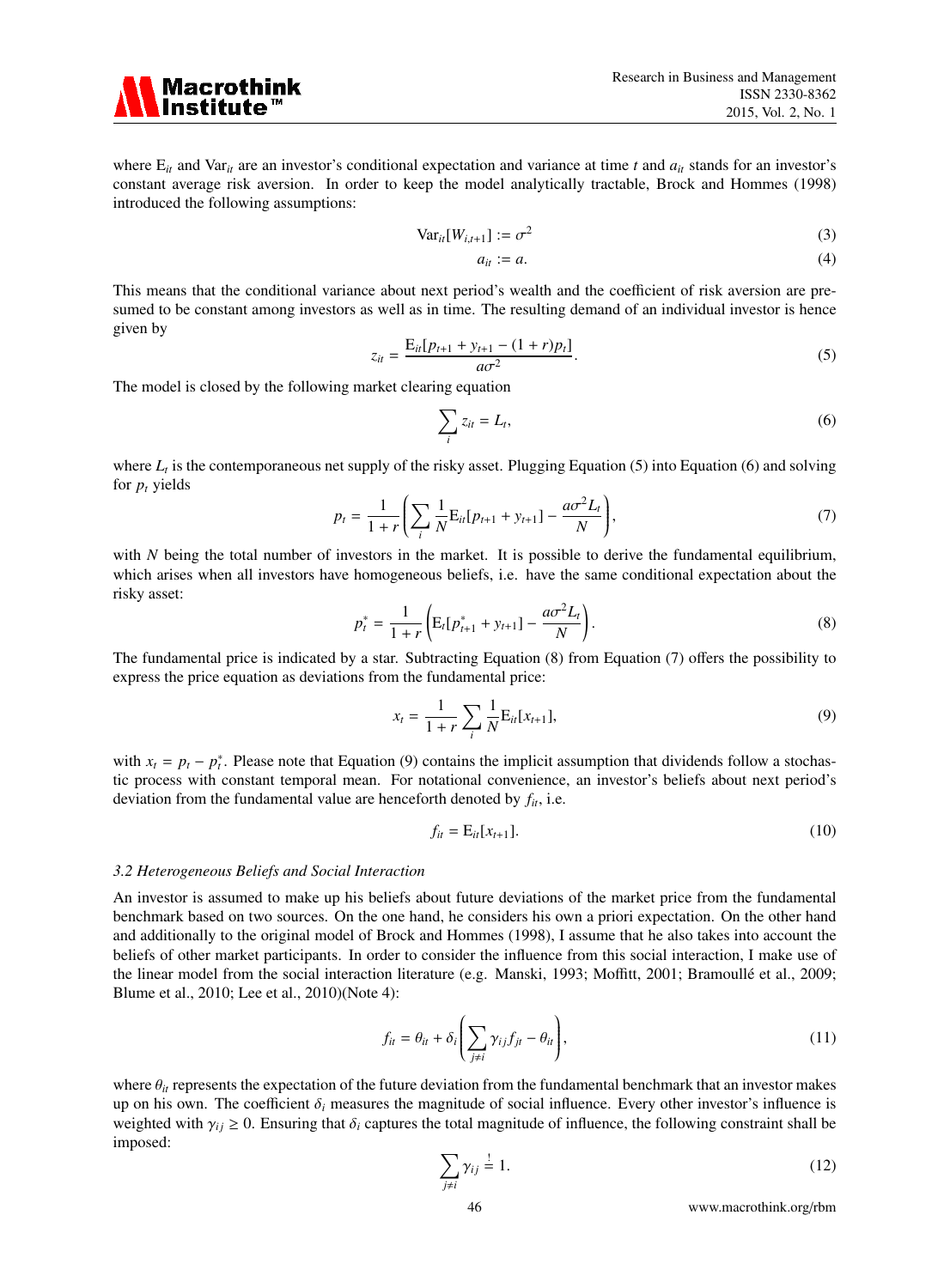

In the social interaction literature, stronger social influence generally leads to higher (absolute) outcomes (Glaeser & Scheinkman, 2001; Glaeser et al., 2003). Such a social multiplier is however not reasonable in this context, as social influence can be assumed to drive asset prices towards to or away from the fundamental benchmark. Hence, social interaction could induce investors to believe that next period's asset price will move further away from the fundamental benchmark (in either direction) or could make investors to suppose that the difference between the asset price and the fundamental benchmark will be reduced. In order to take this into account, I considered the difference between the weighted average of other investor's beliefs and an investor's own a priori expectation in Equation (11). In the appendix A.2, it is shown, that thereby no social multiplier can arise.

The values of the coefficient of social interaction  $\delta_i$  can be interpreted as follows. If  $0 < \delta_i < 1$ , then an investor skews his initial expectation towards the expectation of other investors. The resulting expectation then represents a weighted average of the own initial and other investors' beliefs. This situation shall be henceforth referred as moderate social influence. For  $\delta_i = 0$ , an investor is not influenced by other investors at all, whereas for  $\delta_i = 1$ , an investor completely rejects his own a priori expectation and adapts the weighted beliefs of other investors. It is also possible that an investor is such strongly influenced that he skews his own expectation even beyond those of other investors. In this case, henceforth denoted extreme social influence,  $\delta_i$  can take values greater than one. Values below zero are not considered for  $\delta_i$  as this would represent a negative influence from social interaction. Indeed, arbitrageurs might act as contrarians and therefore have opposite beliefs. This however represents a form of influence which translates through the market price mechanism and hence cannot be understood as a direct influence from social interaction.

The integration of social influence into the original model of Brock and Hommes (1998) could lead to infeasible solutions for the asset price depending on the values of  $\delta_i$ . The following propositions state, under which conditions the existence of exactly one equilibrium price is ensured.

**Proposition 1** *If all investors are only moderately influenced by other investors* ( $\delta_i$  < 1)*, then exactly one feasible market equilibrium arises from Equation (9).*

The proof is given in the appendix A.4. Proposition 1 shows that for an arbitrary structure of the underlying social network, there exists always an equilibrium, if social influence is moderate. Having a closer look at the particular network structure where every investor equally weights other investors' beliefs, proposition 2 and 3 state under which conditions the presence of extreme social influence still leads to feasible model solutions. The structure of equal weights is very convenient as it ensures analytical tractability, which is needed for the empirical analysis later in this paper.

**Proposition 2** Suppose that there are N investors who all equally weight other investors' beliefs ( $\gamma_{ij} = \frac{1}{N-1}$ ) and *that at least two investors are only moderately influenced by other investors (* $\delta_i$  *< 1). If for all investors that are extremely influenced (*δ*<sup>i</sup>* > 1*), the magnitude of influence does not reach or exceed an upper bound given by*  $\delta_i < \frac{N-1}{\sum_{j\neq i} \min\{\delta_j,1\}}$ , then exactly one feasible market equilibrium arises from Equation (9).

Appendix A.5 provides the proof of this proposition. In order to restrict the number of degrees of freedom in the empirical analysis, only two representative investor types and a large number of investors are considered. The following proposition derives the equilibrium condition for this constellation still assuming a network structure with equal weights.

Proposition 3 *Assume that there are two representative investor types in a market with a large number of investors (N* → ∞*). Investors of one type shall be influenced by investors of both types with a particular type-specific magnitude* ( $\delta_1$  *and*  $\delta_2$ ). Suppose further that all investors equally weight other investors' beliefs ( $\gamma_{ij} = \frac{1}{N-1}$ ). *Equation (9) yields exactly one feasible market equilibrium, if the following inequality is fulfilled: n*δ<sub>1</sub> +  $(1-n)\delta_2 \neq$ 1*, where n is the portion of investors of a particular type.*

See appendix A.6 for the proof of proposition 3.

*3.3 Fundamentalists vs. Chartists and Adaptive Beliefs*

Brock and Hommes (1998) assume that an investor infers his a priori expectation from past observations, i.e.

$$
\theta_{it} = \Phi_i + \sum_k \Phi_{ik} x_{t-k}.
$$
\n(13)

Φ*<sup>i</sup>* represents an investor's constant bias compared to the fundamental benchmark. The coefficients Φ*ik* are indi-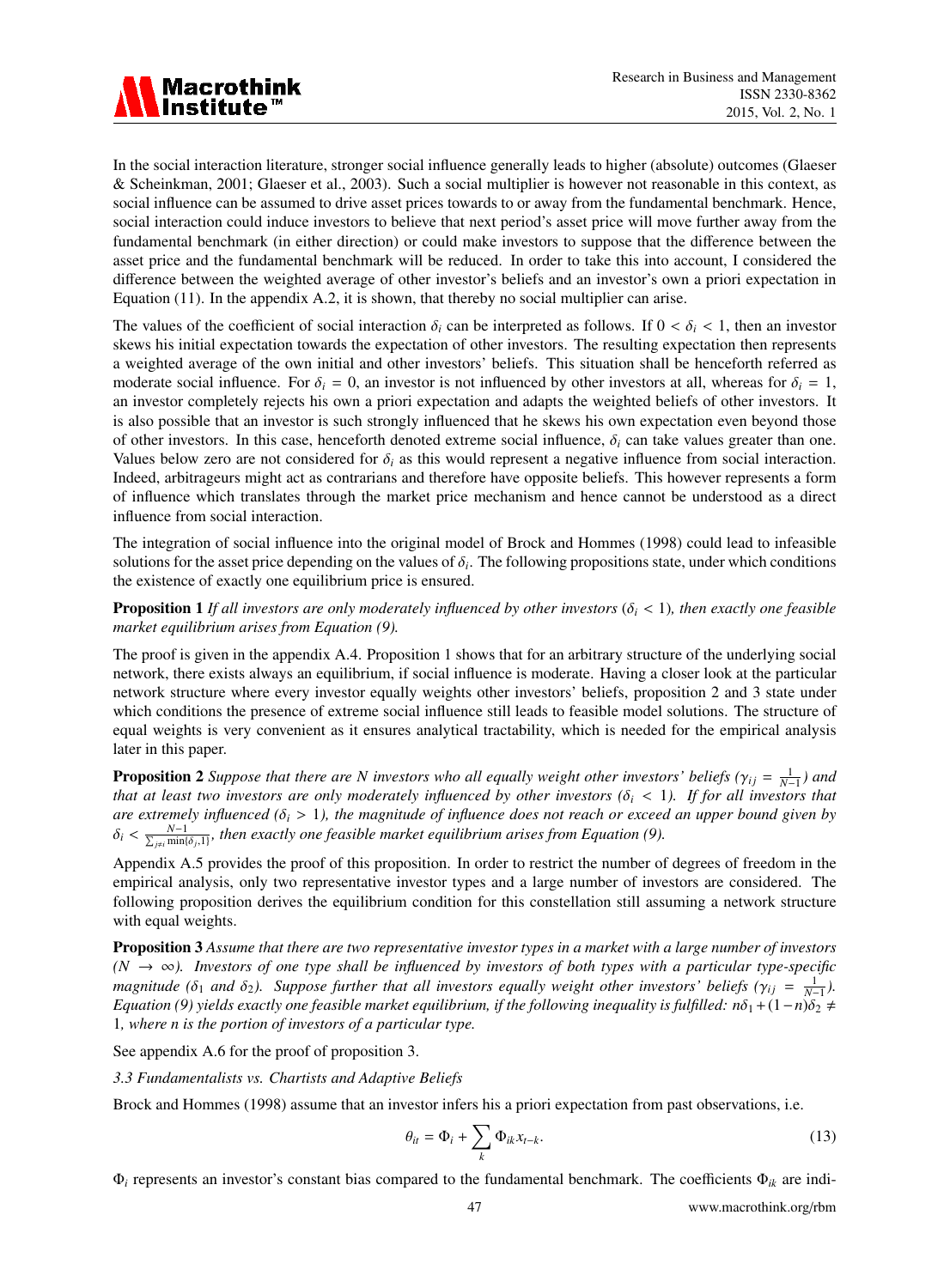

vidual weights of past observations and define whether an investors rather has a stabilising or a destabilising effect on the market price. If  $\Phi_{ik} < 1$ , then investor *i* expects that the deviation of the asset price from its fundamental value will decrease during the next period. Therefore, he is willing to buy (sell) the asset, if its market price is below (above) the fundamental benchmark and thereby stabilises the market. Contrarily, investor *i* believes that the market price further divagates from the fundamental equilibrium, if  $\Phi_{ik} > 1$ . He thereby destabilises the market.

In order to keep the model analytically tractable and to make an empirical analysis possible, I hereafter assume that there are only two types of investors in the market, namely fundamentalists and chartists. Mathematically, the fundamental strategy shall be defined by

$$
\Phi_i = 0 \tag{14}
$$

$$
\Phi_{ik} = \begin{cases} \Phi_F < 1 & \text{if } k = 1 \\ 0 & \text{if } k \neq 1 \end{cases} \tag{15}
$$

$$
\delta_i = \delta_F \tag{16}
$$

$$
\gamma_{ij} = \frac{1}{N-1},\tag{17}
$$

with *N* being the total number of investors in the market. Analogously the chartist strategy shall be given by

$$
\Phi_i = 0 \tag{18}
$$

$$
\Phi_{ik} = \begin{cases}\n\Phi_C > 1 & \text{if } k = 1 \\
0 & \text{if } k \neq 1\n\end{cases}\n\tag{19}
$$

$$
\delta_i = \delta_C \tag{20}
$$

$$
\gamma_{ij} = \frac{1}{N-1}.\tag{21}
$$

With these definitions and assuming a large number of investors ( $N \rightarrow \infty$ ), investors' beliefs turn out to be

$$
f_{Ft} = (1 - \delta_F)\Phi_F x_{t-1} + \delta_F (n_{Ft}f_{Ft} + n_{Ct}f_{Ct})
$$
\n
$$
(22)
$$

and

$$
f_{Ct} = (1 - \delta_C)\Phi_C x_{t-1} + \delta_C (n_{Ft}f_{Ft} + n_{Ct}f_{Ct}),
$$
\n(23)

where  $n_{Ft}$  and  $n_{Ct}$  are the portions of investors in the market who either follow the fundamental or the chartist strategy. As only two investor types are assumed, the portion of chartists can be expressed by  $n_{Ct} = 1 - n_{Ft}$ . Equations (24) and (25) can be written as

$$
f_{Ft} = \frac{(1 - \delta_F)(1 - \delta_C(1 - n_{Ft}))\Phi_F x_{t-1} + \delta_F(1 - \delta_C)(1 - n_{Ft})\Phi_C x_{t-1}}{1 - \delta_F n_{Ft} - \delta_C(1 - n_{Ft})}
$$
(24)

and

$$
f_{Ct} = \frac{(1 - \delta_C)(1 - \delta_F n_{Ft})\Phi_C x_{t-1} + \delta_C (1 - \delta_F) n_{Ft} \Phi_F x_{t-1}}{1 - \delta_F n_{Ft} - \delta_C (1 - n_{Ft})}.
$$
(25)

Plugging Equations (24) and (25) into Equation (9) yields

$$
x_{t} = \frac{1}{1+r} \left( n_{Ft} \frac{(1-\delta_{F})(1-\delta_{C}(1-n_{Ft}))\Phi_{F}x_{t-1} + \delta_{F}(1-\delta_{C})(1-n_{Ft})\Phi_{C}x_{t-1}}{1-\delta_{F}n_{Ft} - \delta_{C}(1-n_{Ft})} + (1-n_{Ft}) \frac{(1-\delta_{C})(1-\delta_{F}n_{Ft})\Phi_{C}x_{t-1} + \delta_{C}(1-\delta_{F})n_{Ft}\Phi_{F}x_{t-1}}{1-\delta_{F}n_{Ft} - \delta_{C}(1-n_{Ft})} \right)
$$

$$
= \frac{1}{1+r} \frac{(1-\delta_{F})n_{Ft}\Phi_{F}x_{t-1} + (1-\delta_{C})(1-n_{Ft})\Phi_{C}x_{t-1}}{1-\delta_{F}n_{Ft} - \delta_{C}(1-n_{Ft})}.
$$
(26)

Investors are assumed to choose a strategy based on its past profitability ("adaptive beliefs"). In this context, however, they do not consider effects of social interaction in the past. Hence, I presume that they do not take into account that they would have been influenced by other investors while choosing a particular strategy. The profitability  $\pi_{t-1}$  of a strategy in the last period is obtained by the multiplication of the return  $R_{t-1}$  which would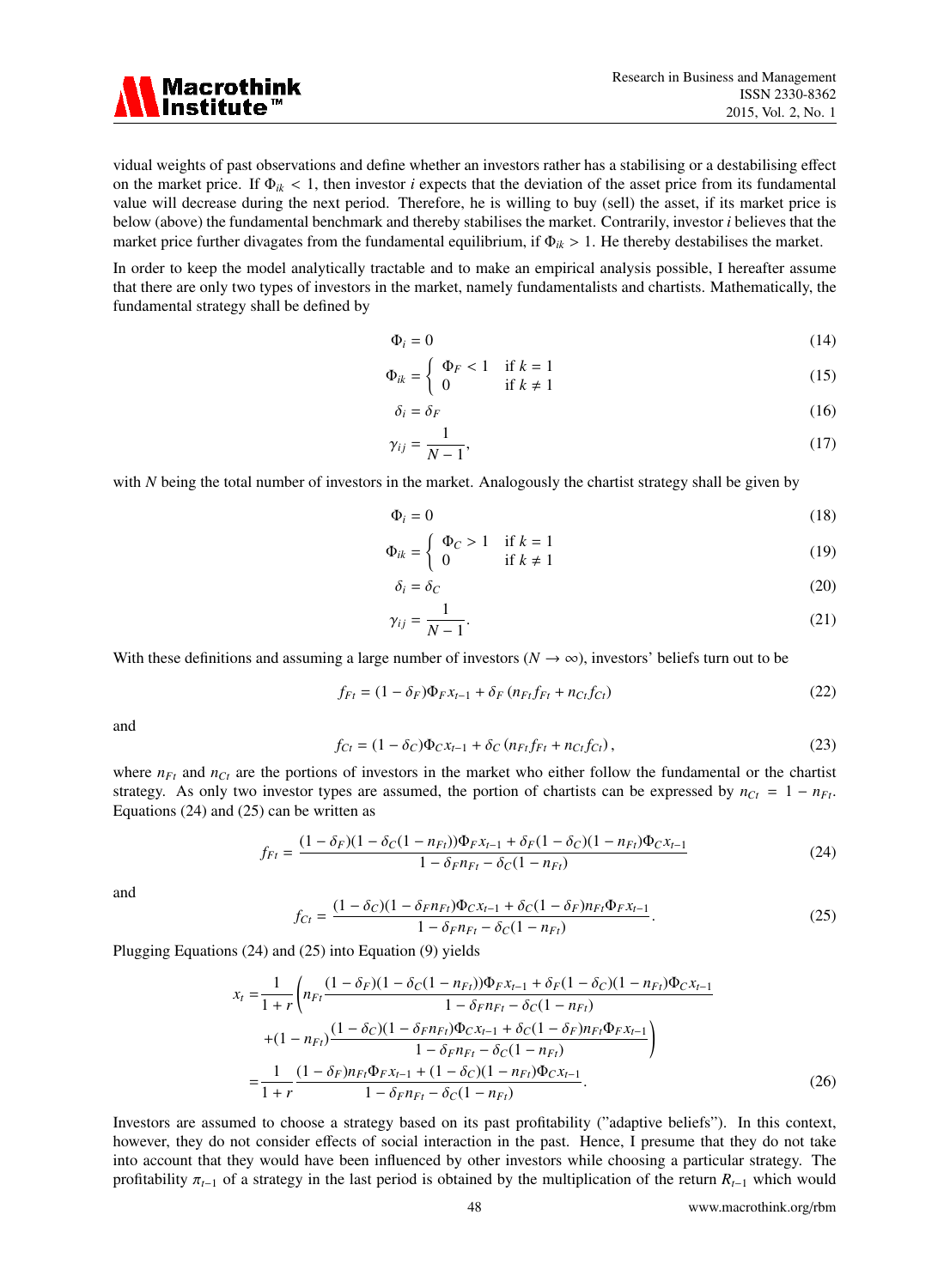

have been realised in the last period *t* − 1, with the corresponding hypothetical quantity *zt*−<sup>2</sup> being bought or sold at *t* − 2, if this particular strategy had been chosen at *t* − 2, i.e.

$$
\pi_{t-1} = R_{t-1} z_{t-2}.
$$
\n(27)

The profitability of the fundamental strategy is given by

$$
\pi_{F,t-1} = (x_{t-1} - (1+r)x_{t-2}) \frac{E_{F,t-2}[x_{t-1}] - (1+r)x_{t-2}}{a\sigma^2}
$$

$$
= (x_{t-1} - (1+r)x_{t-2}) \frac{\Phi_F x_{t-3} - (1+r)x_{t-2}}{a\sigma^2}.
$$
(28)

Analogously the profitability of the chartist strategy turns out to be

$$
\pi_{C,t-1} = (x_{t-1} - (1+r)x_{t-2}) \frac{\Phi_C x_{t-3} - (1+r)x_{t-2}}{a\sigma^2}.
$$
\n(29)

An investor's utility as a function of the realised profitability shall be given by

$$
U_{it} = \pi_{t-1} + \epsilon_{it},\tag{30}
$$

where  $\epsilon_{it}$  is an individual investor's identically independently distributed error when perceiving the profitability of a particular strategy. This noise term is assumed to be drawn from a double exponential distribution (Gumbel distribution) (Note 5). As the number of investors goes to infinity, the portion of investors in the market that follow the fundamental strategy turns out to be

$$
n_{Ft} = \frac{e^{\beta \pi_{F,t-1}}}{e^{\beta \pi_{F,t-1}} + e^{\beta \pi_{C,t-1}}}
$$
  
= 
$$
\frac{1}{1 + e^{-\beta (\pi_{F,t-1} - \pi_{C,t-1})}},
$$
(31)

where  $\beta$  is the intensity of choice measuring investors' tendency to choose the strategy which has better performed in the past. For  $\beta = 0$ , investors do not take into account past profitability at all. As  $\beta$  goes towards infinity, investors always choose the strategy with the highest past profitability. Please note that the switching mechanism is symmetric. Hence, the probability for choosing a particular strategy only depends on the strategy's past profitability and not on the strategy itself.

Plugging Equations (28) and (29) into Equation (31) yields

$$
n_{Ft} = \frac{1}{1 + e^{-\beta((x_{t-1} - (1+r)x_{t-2})\frac{(\Phi_F - \Phi_C)x_{t-3} - (1+r)x_{t-2}}{a\sigma^2})}}.
$$
(32)

#### *3.4 Empirical Identification*

The purpose of this paper is to empirically investigate, whether the influence of social interaction has a stabilising or a destabilising effect on financial markets. The estimation equations of the non linear adaptive beliefs model presented above are given by

$$
x_{t} = \frac{1}{1+r} \frac{(1-\delta_{F})n_{F} \Phi_{F} x_{t-1} + (1-\delta_{C})(1-n_{Ft}) \Phi_{C} x_{t-1}}{1-\delta_{F} n_{Ft} - \delta_{C} (1-n_{Ft})} + \epsilon_{t}
$$
(33)

$$
n_{Ft} = \frac{1}{1 + e^{-\beta^*(x_{t-1} - (1+r)x_{t-2})(\Phi_F - \Phi_C)x_{t-3} - (1+r)x_{t-2}}},\tag{34}
$$

with  $\beta^* = \frac{\beta}{a\sigma}$  $\frac{\beta}{a\sigma^2}$ . Reformulating Equation (33) yields

$$
x_{t} = \frac{1}{1+r} \frac{n_{Ft} \Phi_{F} x_{t-1} + (1 - n_{Ft}) \Phi_{C} x_{t-1} - \frac{\Delta \delta}{1 - \delta_{C}} n_{Ft} \Phi_{F} x_{t-1}}{1 - \frac{\Delta \delta}{1 - \delta_{C}} n_{Ft}} + \epsilon_{t},
$$
(35)

with  $\Delta \delta = \delta_F - \delta_C$ . Thereof, it follows that only the value of  $\Delta \delta^* = \frac{\Delta \delta}{1 - \delta_C}$  can be estimated, such that the absolute values of the coefficients of social interaction  $\delta_F$  and  $\delta_C$  are not directly identifiable. However, this doesn't matter,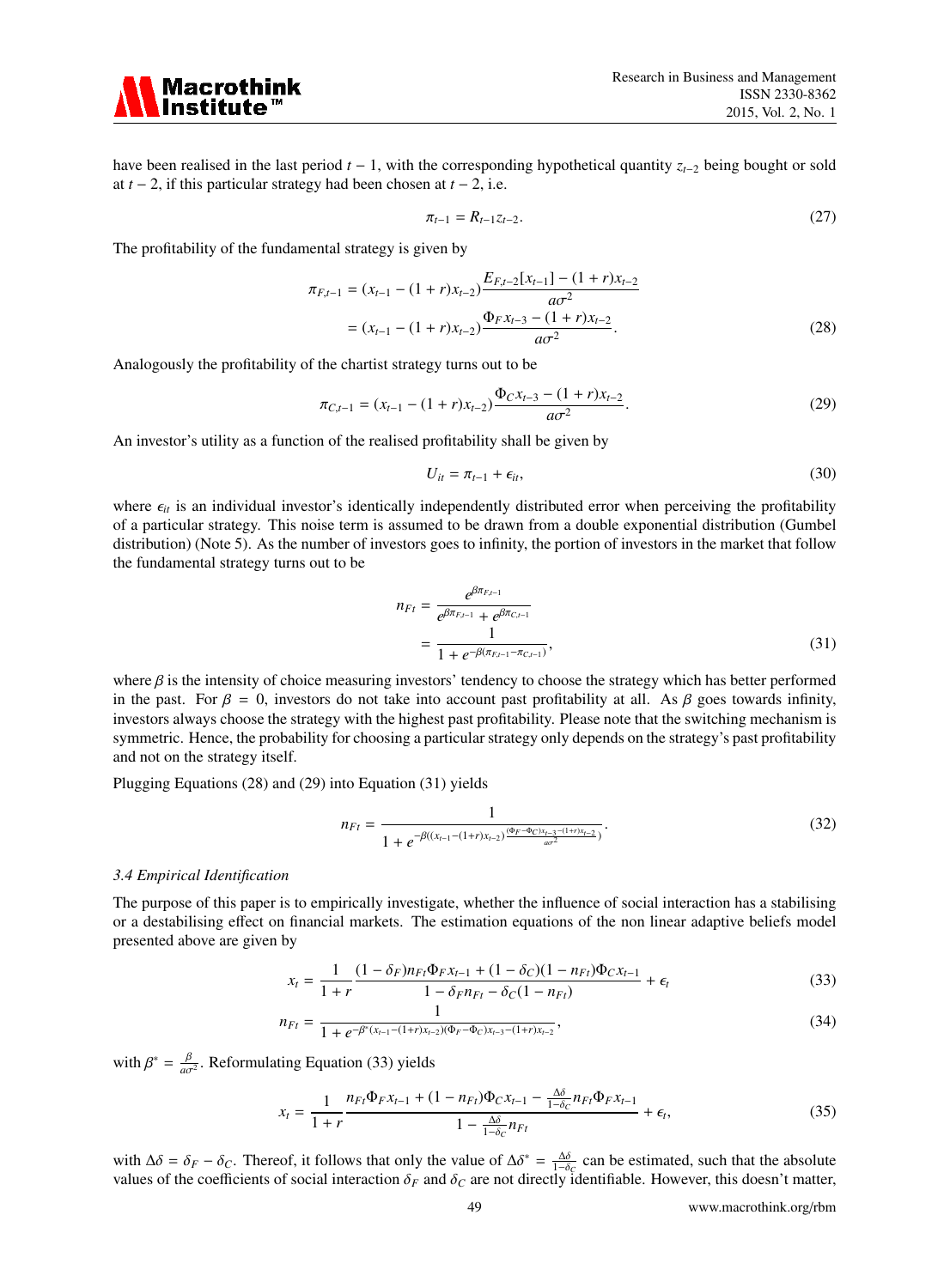

because only the difference between  $\delta_F$  and  $\delta_C$  is of interest, as solely asymmetric social influence, i.e.  $\Delta \delta \neq 0$ irrespective of the absolute values of  $\delta_F$  and  $\delta_C$ , can have an impact on asset prices. Indeed, for  $\Delta \delta = 0$  Equation (35) reduces to the original model of Brock and Hommes (1998) without the inclusion of social influence.

If the estimate of  $\Delta \delta^*$  turns out to be significantly different from zero, it can be concluded that social interaction has an impact on the asset price. Stated differently, if  $\Delta \delta^* \neq 0$ , the model fit is better, if social influence is taken into account, because there are deviations from the fundamental benchmark which are caused by the influence of social interaction.

Regarding the implications of different values for  $\Delta \delta^*$ , Figure 1 shows that for  $\Delta \delta^* > 1$  either  $\delta_F > 1$  and  $\delta_C < 1$ or  $\delta_F$  < 1 and  $\delta_C$  > 1. Hence, if  $\Delta \delta^*$  is greater than one, then either fundamentalists or chartists are extremely influenced by social interaction. If  $\Delta \delta^* < 1$ , then it follows that  $\delta_F < 1$  and  $\delta_C < 1$ , because the case where  $\delta_F > 1$ and  $\delta_C > 1$  shall be excluded, as it would imply that all investors are extremely influenced by social interaction. This doesn't make sense, because in such a situation, fundamentalists would just become chartists and vice versa. Hence, if  $\Delta \delta^*$  is smaller than one, all investors are only moderately influenced by social interaction.



Figure 1. Relationship between  $\delta_F$  and  $\delta_C$ The figure displays the relationship between  $\delta_F$  and  $\delta_C$  for different values of  $\Delta \delta^* = \frac{\Delta \delta}{1-\delta_C}$ .

In order to disentangle, whether social interaction has a stabilising or destabilising effect on financial markets, one has to look at the sign of the estimated coefficient  $\Delta \delta^*$ . Figure 1 confirms that as long as  $\Delta \delta^*$  is smaller than one, the sign of  $\Delta\delta$  corresponds to the sign of  $\Delta\delta^*$ . For  $\Delta\delta^*$  being greater than one, the sign of  $\Delta\delta$  remains unclear.

Fundamentalists have a stabilising impact on the market price, as they (through market price mechanism) always push it back to its fundamental benchmark. The higher the fraction of fundamentalists in the market *nFt* and the closer the extrapolation coefficient  $\Phi_F$  to zero, the smaller is the market price deviation from the fundamental benchmark. Contrarily, chartists have a destabilising effect on the market price, since they (through market price mechanism) drive it away from its fundamental benchmark. The higher the fraction of chartists in the market  $n_{Ct} = 1 - n_{Ft}$  and the higher the (absolute) value of the extrapolation coefficient  $\Phi_C$ , the greater is the deviation of the market price from the fundamental benchmark. The fraction of fundamentalists and chartists evolve by the strategies' past profitabilities. The extrapolation coefficients are fixed. However, they get biased through the influence of social interaction. If fundamentalists get more strongly influenced by chartists and hence skew their opinion further towards the opinion of chartists than vice versa, i.e.  $\delta_F > \delta_C$ , then  $\Phi_F$  gets more upward biased than  $\Phi_C$  gets downward biased. Hence,  $\Delta \delta > 0$  indicates that social interaction has a destabilising effect. If however chartists get more strongly influenced by fundamentalists and therefore skew their opinion further towards the opinion of fundamentalists than vice versa, i.e.  $\delta_C > \delta_F$ , then  $\Phi_C$  gets more downward biased than  $\Phi_F$  gets upward biased, wherefore  $\Delta \delta$  < 0 indicates that social interaction has a stabilising effect.

Summarising the theoretical section, the estimation Equation (35) can be written in a simplified functional from in order to provide an overview of the variables that drive the (in-)stability of a financial market:

$$
x_t = F\left(\underset{\left(-\right)}{n_{Ft}}, \Phi_F, \Phi_C, \Delta \delta\right) + \epsilon_t \tag{36}
$$

50 www.macrothink.org/rbm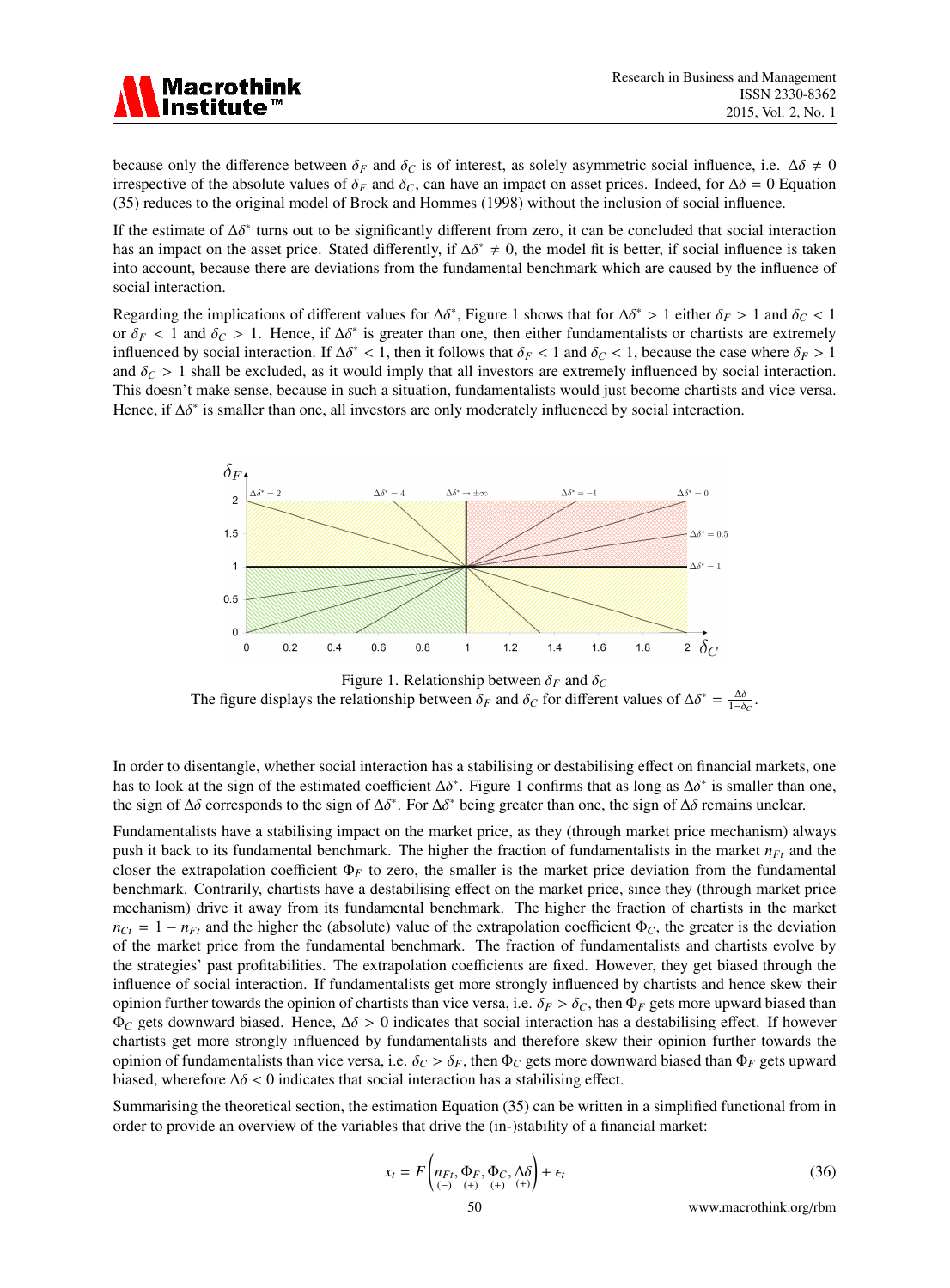

A positive sign indicates that a higher value of the relevant variable has a destabilising impact enlarging the deviation of the market price from its fundamental benchmark on the left hand side of Equation (36) and vice versa for a negative sign.

# 4. Empirical Results

In order to determine the impact of social interaction, I estimate the model presented in the previous section by non linear least squares regression for all stocks that were included in the DAX30 as of Dec 31*st* 2010. For the preceding seven years time period, i.e. from Jan 1*st* 2004 to Dec 31*st* 2010, I retrieved daily closing prices from Thomson Reuters. The choice of the time window is very convenient, as it captures the economic upturn until 2006 as well as the financial and economic crisis starting in 2007. In order to have a fundamental benchmark, I furthermore collected analysts' consensus price targets from the I/B/E/S database also provided by Thomson Reuters. The difference between the stock price and analysts' opinions about a stock's fair value represents the deviation from the fundamental benchmark, denoted by  $x_t$  in the model. For several reasons, analysts' predictions are biased (Note 6). In order to account for this fact, I demeaned the stocks' time series of deviations. Moreover, I considered weekly averages in order to suppress very short-term fluctuations. The weekly risk-free rate *r* is obtained from the yield curve of German government bonds as published on the homepage of the Deutsche Bundesbank (Note 7).

|                              | $\Delta \delta^*$ | $\overline{\beta^*}$ | $\Phi_F$    | $\Phi_C$    | $R_{adj}^2$ |
|------------------------------|-------------------|----------------------|-------------|-------------|-------------|
| <b>ADIDAS AG</b>             | $0.6501***$       | 35.7675***           | $0.9246***$ | $1.0387***$ | 0.9967      |
|                              | (0.020919)        | (142.444405)         | (0.000042)  | (0.000024)  |             |
| <b>ALLIANZ SE</b>            | 0.3044            | 5.3527**             | $0.9607***$ | $1.0383***$ | 0.9977      |
|                              | (0.099270)        | (4.945269)           | (0.000019)  | (0.000020)  |             |
| <b>BASF SE</b>               | 0.5899***         | 10.4456***           | $0.9094***$ | $1.0461***$ | 0.9965      |
|                              | (0.013401)        | (12.166114)          | (0.000123)  | (0.000041)  |             |
| BAY. MOTOREN WERKE AG (c.s.) | 0.2086            | 4.7428**             | 0.8892***   | 1.0845***   | 0.9949      |
|                              | (0.044880)        | (3.734100)           | (0.000352)  | (0.000294)  |             |
| <b>BAYER AG</b>              | 0.1175            | 47.9942**            | $0.9443***$ | $1.0411***$ | 0.9960      |
|                              | (0.136659)        | (449.717985)         | (0.000039)  | (0.000033)  |             |
| <b>BEIERSDORF AG</b>         | $0.7784***$       | 109.9968             | $0.9367***$ | 1.0313***   | 0.9950      |
|                              | (0.056343)        | (5,040.095470)       | (0.000050)  | (0.000027)  |             |
| <b>COMMERZBANK AG</b>        | $0.4967**$        | 0.3305               | $0.6845***$ | 1.1596***   | 0.9980      |
|                              | (0.043702)        | (0.243851)           | (0.045003)  | (0.017597)  |             |
| <b>DAIMLER AG</b>            | $-0.2164$         | 43.3092*             | $0.9636***$ | 1.0299***   | 0.9974      |
|                              | (0.482772)        | (627.623548)         | (0.000019)  | (0.000020)  |             |
| <b>DEUTSCHE BANK AG</b>      | 0.2543            | 1.8519***            | $0.9350***$ | 1.0495***   | 0.9979      |
|                              | (0.038774)        | (0.432202)           | (0.000086)  | (0.000075)  |             |
| <b>DEUTSCHE BOERSE AG</b>    | $0.7329***$       | 1.1790***            | $0.9240***$ | $1.0287***$ | 0.9978      |
|                              | (0.008016)        | (0.154737)           | (0.000083)  | (0.000024)  |             |
| <b>DEUTSCHE POST AG</b>      | $0.7952***$       | 527.5659             | $0.9425***$ | 1.0300***   | 0.9956      |
|                              | (0.072417)        | (125, 357.996408)    | (0.000040)  | (0.000024)  |             |
| <b>DEUTSCHE TELEKOM AG</b>   | $-0.0862$         | 317.0287***          | $0.9618***$ | 1.0386***   | 0.9984      |
|                              | (0.098133)        | (12,538.620584)      | (0.000026)  | (0.000029)  |             |
| <b>E.ON AG</b>               | $0.5056***$       | 32.8602***           | $0.9500***$ | $1.0312***$ | 0.9978      |
|                              | (0.033217)        | (136.342429)         | (0.000039)  | (0.000023)  |             |
| FRESEN.MED.CARE KGAA (c.s.)  | 0.0697            | 6.0591*              | 0.8986***   | 1.0858***   | 0.9888      |
|                              | (0.148020)        | (10.476852)          | (0.000752)  | (0.000529)  |             |
| FRESENIUS SE (p.s.)          | 0.1779            | 11.0349***           | $0.9432***$ | $1.0440***$ | 0.9975      |
|                              | (0.053081)        | (14.114374)          | (0.000048)  | (0.000048)  |             |
| HEIDELBERGCEMENT AG          | $0.6028***$       | $0.5679**$           | $0.8850***$ | 1.0481***   | 0.9970      |
|                              | (0.024636)        | (0.081493)           | (0.000430)  | (0.000276)  |             |
| HENKEL AG &CO KGAA (p.s.)    | $0.4634**$        | 42.2867***           | $0.9257***$ | 1.0432***   | 0.9958      |
|                              | (0.035872)        | (253.485100)         | (0.000069)  | (0.000042)  |             |
| INFINEON TECHNOLOGIES AG     | $0.4763***$       | 41.2219***           | $0.9003***$ | 1.0529***   | 0.9969      |
|                              | (0.021067)        | (198.262469)         | (0.000162)  | (0.000120)  |             |
| $K + S AG$                   | 0.6789            | 100.0079             | $0.9722***$ | $1.0217***$ | 0.9978      |
|                              | (0.181356)        | (9,472,241923)       | (0.000014)  | (0.000014)  |             |
| <b>LINDE AG</b>              | $0.4901**$        | 13.5113**            | $0.9409***$ | 1.0349***   | 0.9968      |
|                              | (0.041666)        | (27.600937)          | (0.000040)  | (0.000025)  |             |

#### Table 1. Estimation results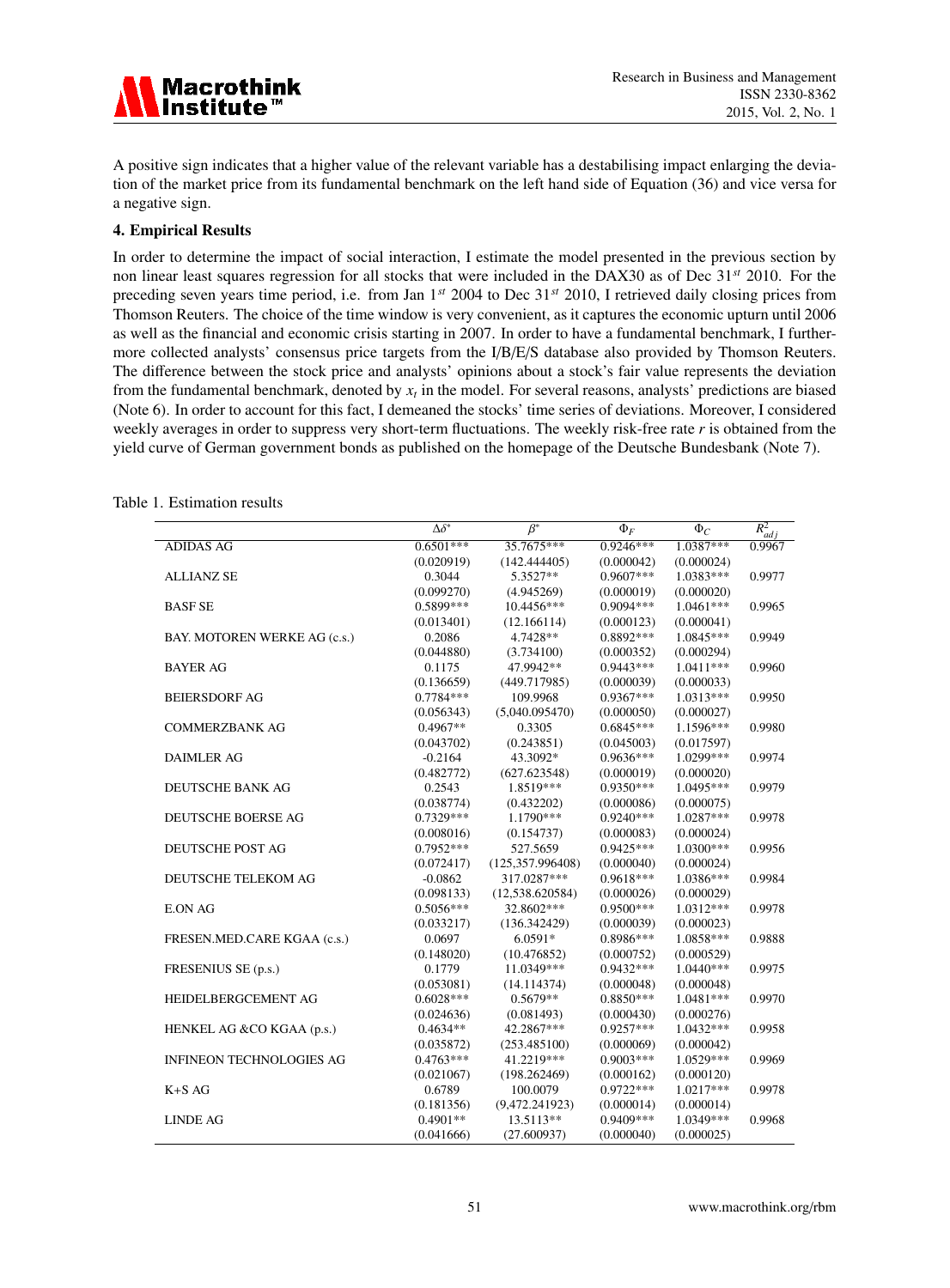

|                       | $\Delta \delta^*$ | $\beta^*$       | $\Phi_F$    | $\Phi_C$    | $R_{adj}^2$ |
|-----------------------|-------------------|-----------------|-------------|-------------|-------------|
| LUFTHANSA AG          | $0.4188**$        | 58.6607**       | $0.9354***$ | $1.0451***$ | 0.9964      |
|                       | (0.044752)        | (638.065119)    | (0.000123)  | (0.000085)  |             |
| MAN SE (c.s.)         | $0.6584***$       | 7.2738**        | $0.9535***$ | $1.0287***$ | 0.9979      |
|                       | (0.031407)        | (8.080573)      | (0.000027)  | (0.000015)  |             |
| MERCK KGAA            | $0.4801***$       | $1.1107**$      | $0.9076***$ | $1.0509***$ | 0.9973      |
|                       | (0.025386)        | (0.237078)      | (0.000290)  | (0.000152)  |             |
| METRO AG (c.s.)       | 0.3575            | 41.5839**       | $0.9508***$ | $1.0395***$ | 0.9969      |
|                       | (0.088946)        | (316.530440)    | (0.000028)  | (0.000023)  |             |
| MUENCH. RUECKVERS. AG | $0.5550***$       | $3.3960***$     | $0.9074***$ | $1.0446***$ | 0.9943      |
|                       | (0.028974)        | (1.571806)      | (0.000108)  | (0.000067)  |             |
| RWE AG $(c.s.)$       | $0.5002***$       | 13.4324***      | $0.9456***$ | $1.0374***$ | 0.9975      |
|                       | (0.032854)        | (23.153506)     | (0.000029)  | (0.000020)  |             |
| SAP AG                | $-0.5612$         | 185.2925*       | $0.9535***$ | $1.0487***$ | 0.9951      |
|                       | (0.893932)        | (10,647.624583) | (0.000033)  | (0.000039)  |             |
| <b>SIEMENS AG</b>     | 0.3759            | $5.7225**$      | $0.9463***$ | $1.0356***$ | 0.9966      |
|                       | (0.066923)        | (5.873838)      | (0.000041)  | (0.000033)  |             |
| THYSSENKRUPP AG       | $-2.4694$         | 332.5254        | $0.9598***$ | $1.0290***$ | 0.9970      |
|                       | (20.374941)       | (89,305.542038) | (0.000021)  | (0.000017)  |             |
| VOLKSWAGEN AG (p.s.)  | 0.1959            | 17.4221         | $0.9854***$ | $1.0155***$ | 0.9988      |
|                       | (0.513363)        | (221.431663)    | (0.000009)  | (0.000009)  |             |

*Note.* The table provides the estimated coefficients of the non linear least squares regression for the stocks that were included in the DAX30 as of Dec 31*st* 2010. Common stocks are marked with "c.p.", preferred stocks are indicated by "p.s.". The difference between the magnitude of social influence of fundamentalists  $\delta_F$  and chartists  $\delta_C$  results from  $\Delta \delta^* = \frac{\delta_F - \delta_C}{1 - \delta_C}$ . The intensity of choice, measuring investors' tendency to choose the strategy which has better performed in the past, divided by investors' constant rate of risk aversion and the expected price volatility is given by  $\beta^* = \frac{\beta}{\alpha \sigma}$  $\frac{\beta}{a\sigma^2}$ . The coefficients  $\Phi_F$  and  $\Phi_C$  are the factors that fundamentalists and chartists use to form their expectations based on the past deviation of the asset price from its fundamental benchmark. The significance of coefficients is indicated by stars (\*  $p < 0.1$ , \*\*  $p < 0.05$ , \*\*\*  $p < 0.01$ ). The corresponding standard deviations are reported in parenthesis.

The results for all 30 stocks are given in Table 1. It can be seen that without imposing any restriction on Φ*<sup>F</sup>* and  $\Phi_C$ , the estimate of  $\Phi_F$  is smaller than one and the estimate of  $\Phi_C$  is greater than one for all 30 stocks, such that the definitions of fundamentalists and chartists are met. Also remarkably, all estimates of  $\Delta \delta^*$  are smaller than one. This implies that no investor is extremely influenced by social interaction. Moreover, the model always yields a feasible market equilibrium price as stated by the propositions in section 3.2. For 16 out of 30 stocks, the estimate of  $\Delta \delta^*$  is significantly different from zero. Hence, for more than half of the stocks, the influence from social interaction explains a part of the stock price fluctuations around its fundamental benchmark. Interestingly, in all of these cases, the estimates of  $\Delta \delta^*$  are greater than zero, which indicates that  $\delta_F$  is greater than  $\delta_C$ . Hence, fundamentalists skew their beliefs more strongly into the direction of chartists than chartists do into the opposite direction. Therefore, it can be concluded that social interaction rather has a destabilising impact on financial markets. Overall, one can state that social influence at least does not have a stabilising effect.

## 5. Conclusion

In this paper, I introduced an asset pricing model that takes the influence from social interaction into account. The framework is based on the adaptive beliefs system of Brock and Hommes (1997, 1998). Empirically analysing all stocks in the DAX30 index as of Dec 31*st* 2010, I found that social influence has an impact on prices of more than half of the stocks. Results show that social interaction enlarges the deviations from fundamental benchmarks and thereby destabilises stock prices. Hence, one can at least state that social interaction does not have a stabilising effect.

Future research should be dedicated to a deeper analysis of the underlying network of social influence.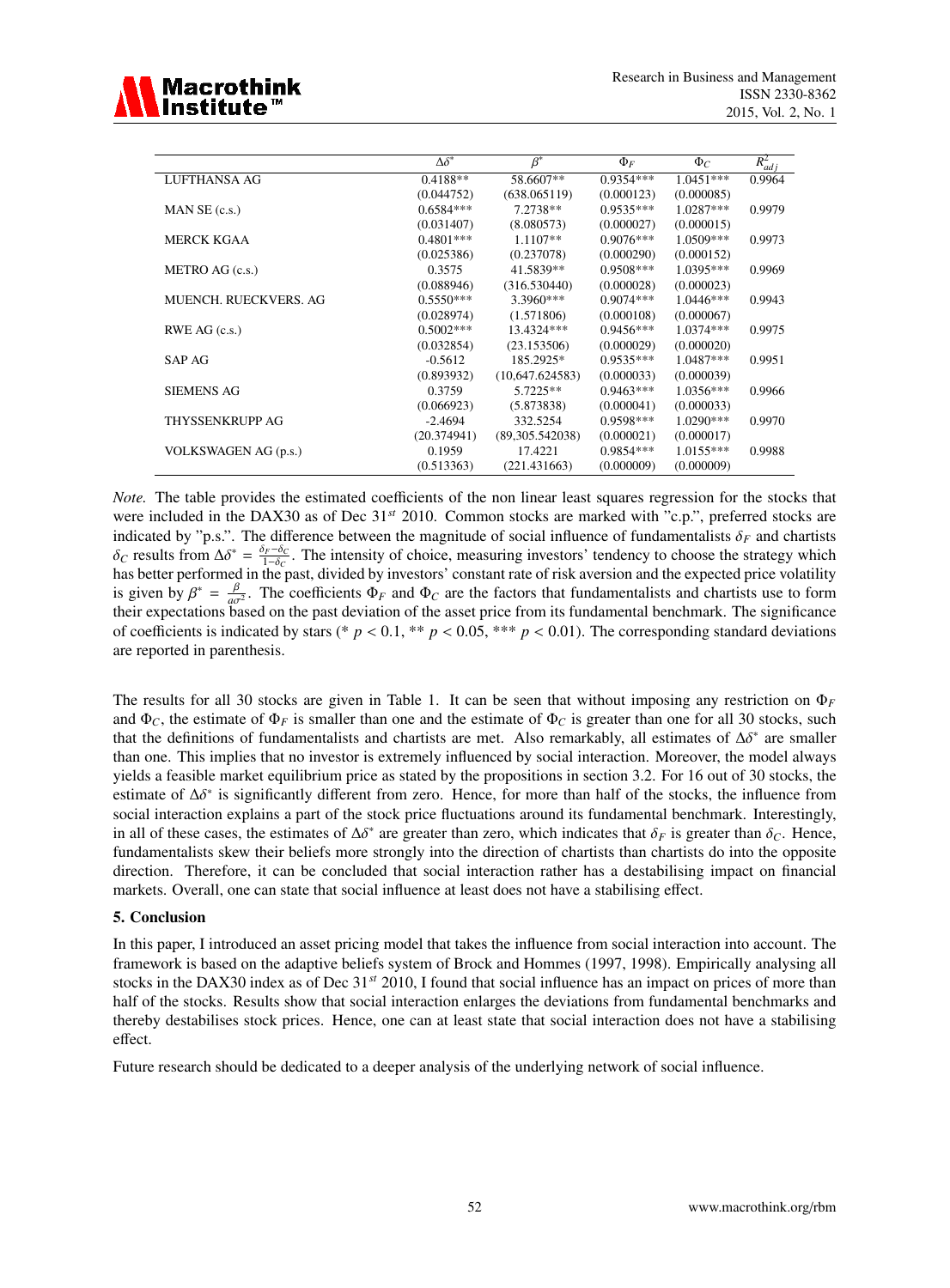

## Appendix

*A.1 Vectorial Representation of Equation (11)*

For notational convenience in the sections of the appendix, Equation (11) is henceforth written in the vectorial form:

$$
\mathbf{f}_t = \theta_t + \mathbf{D}(\mathbf{\Gamma} \mathbf{f}_t - \theta_t), \tag{37}
$$

where  $\mathbf{f}_t = (f_{1t}, f_{2t}, \dots, f_{it}, \dots, f_{Nt})^T$  and  $\theta_t = (\theta_{1t}, \theta_{2t}, \dots, \theta_{it}, \dots, \theta_{Nt})^T$ . The matrices **D** and **Γ** are given by

$$
\mathbf{D} = \begin{bmatrix} \delta_1 & 0 & \dots & 0 & \dots & 0 \\ 0 & \delta_2 & \dots & 0 & \dots & 0 \\ \vdots & \vdots & \ddots & \vdots & \ddots & \vdots \\ 0 & 0 & \dots & \delta_i & \dots & 0 \\ \vdots & \vdots & \ddots & \vdots & \ddots & \vdots \\ 0 & 0 & \dots & 0 & \dots & \delta_N \end{bmatrix}
$$
 (38)

and

$$
\mathbf{\Gamma} = \begin{bmatrix} 0 & \gamma_{12} & \dots & \gamma_{1j} & \dots & \gamma_{1N} \\ \gamma_{21} & 0 & \dots & \gamma_{2j} & \dots & \gamma_{2N} \\ \vdots & \vdots & \ddots & \vdots & \ddots & \vdots \\ \gamma_{i1} & \gamma_{i2} & \dots & 0 & \dots & \gamma_{iN} \\ \vdots & \vdots & \ddots & \vdots & \ddots & \vdots \\ \gamma_{N1} & \gamma_{N2} & \dots & \gamma_{Nj} & \dots & 0 \end{bmatrix} .
$$
 (39)

Solving Equation (37) for  $f_t$  ones obtains

$$
\mathbf{f}_t = \mathbf{M}^{-1}(\mathbf{I} - \mathbf{D})\theta_t,\tag{40}
$$

where  $\bf{I}$  is the identity matrix and  $\bf{M}$  is given by

$$
\mathbf{M} = \mathbf{I} - \mathbf{D}\mathbf{\Gamma} = \begin{bmatrix} 1 & -\delta_1 \gamma_{12} & \dots & -\delta_1 \gamma_{1j} & \dots & -\delta_1 \gamma_{1N} \\ -\delta_2 \gamma_{21} & 1 & \dots & -\delta_2 \gamma_{2j} & \dots & -\delta_2 \gamma_{2N} \\ \vdots & \vdots & \ddots & \vdots & \ddots & \vdots \\ -\delta_i \gamma_{i1} & -\delta_i \gamma_{i2} & \dots & 1 & \dots & -\delta_i \gamma_{iN} \\ \vdots & \vdots & \ddots & \vdots & \ddots & \vdots \\ -\delta_N \gamma_{N1} & -\delta_N \gamma_{N2} & \dots & -\delta_N \gamma_{Nj} & \dots & 1 \end{bmatrix} . \tag{41}
$$

### *A.2 Avoidance of a Social Multiplier*

In order to show that Equation (11) does not produce a social multiplier, the vectorial form as being outlined in appendix A.1 is used:

$$
\mathbf{f}_t = \mathbf{M}^{-1}(\mathbf{I} - \mathbf{D})\theta_t.
$$
 (42)

Also transforming constraint (12) into the vectorial form, where  $\iota$  represents a column vector of ones, and rearranging yields

$$
\Gamma \iota = \iota
$$
  
\n
$$
\Leftrightarrow \mathbf{D}\Gamma \iota = \mathbf{D}\iota
$$
  
\n
$$
\Leftrightarrow (\mathbf{I} - \mathbf{D}\Gamma)\iota = (\mathbf{I} - \mathbf{D})\iota
$$
  
\n
$$
\Leftrightarrow (\mathbf{I} - \mathbf{D}\Gamma)^{-1} (\mathbf{I} - \mathbf{D})\iota = \iota
$$
  
\n
$$
\Leftrightarrow \mathbf{M}^{-1} (\mathbf{I} - \mathbf{D})\iota = \iota.
$$
 (43)

Hence, the elements of  $f_t$  always represent a weighted average of the values of  $\theta_t$ . Irrespective of the values of the matrix  $D$ , i.e. the magnitude of social influence, the average value of  $f_t$  cannot be higher than the greatest value of  $\theta_t$  and cannot be smaller that the lowest value of  $\theta_t$ .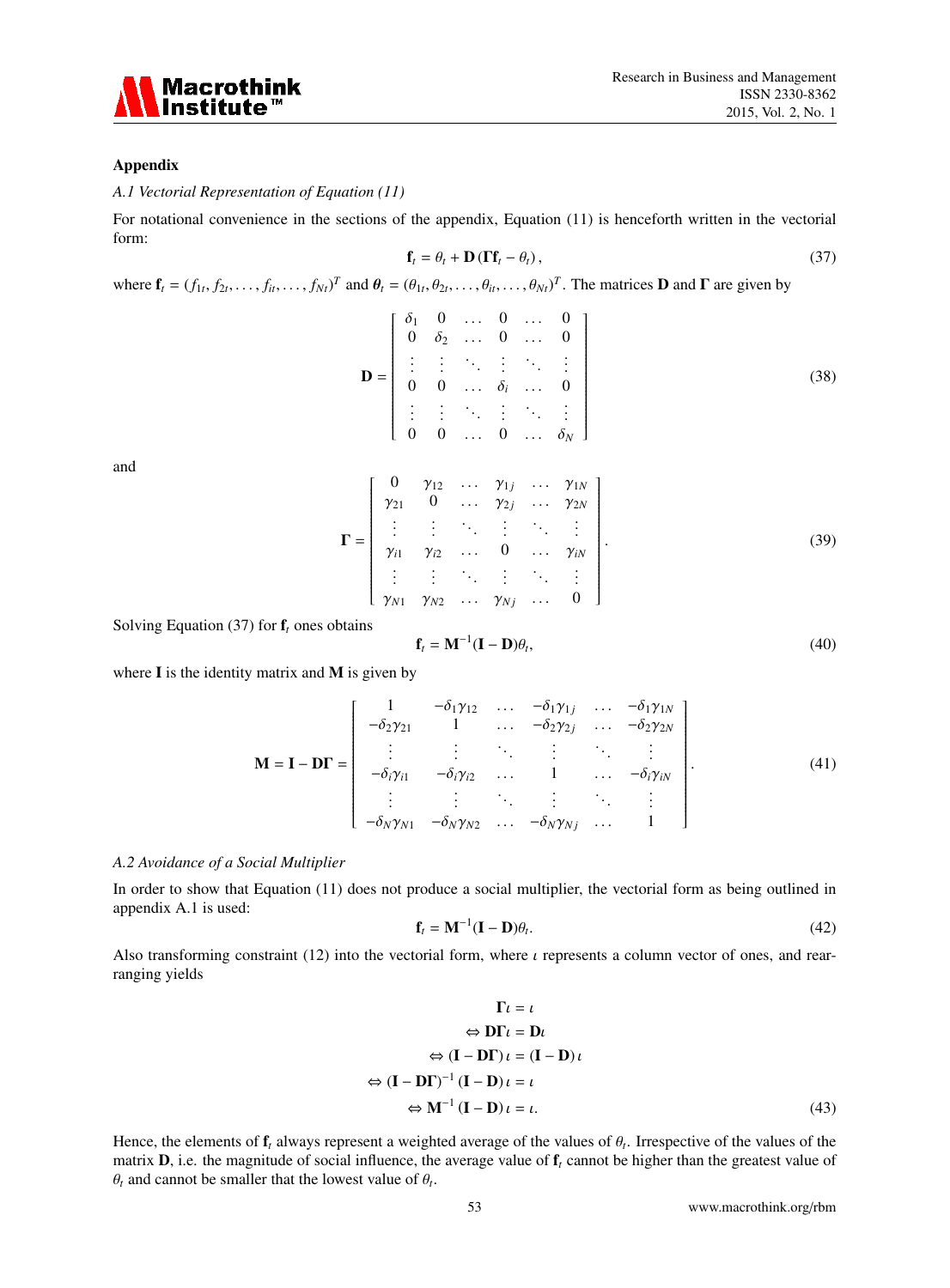

If one did not consider the subtraction of an investor's own a priori expectation  $\theta_{it}$  in Equation (11), then the vectorial form would be given by

$$
\mathbf{f}_t = \mathbf{M}^{-1} \theta_t. \tag{44}
$$

Rearranging constraint (12) in the vectorial form yields

$$
(\mathbf{I} - \mathbf{D}\mathbf{\Gamma})^{-1} (\mathbf{I} - \mathbf{D}) \iota = \iota
$$
  
\n
$$
\Leftrightarrow ((\mathbf{I} - \mathbf{D}\mathbf{\Gamma})^{-1} - (\mathbf{I} - \mathbf{D}\mathbf{\Gamma})^{-1} \mathbf{D}) \iota = \iota
$$
  
\n
$$
\Leftrightarrow (\mathbf{I} - \mathbf{D}\mathbf{\Gamma})^{-1} \iota = \iota + (\mathbf{I} - \mathbf{D}\mathbf{\Gamma})^{-1} \mathbf{D}\iota
$$
  
\n
$$
\Leftrightarrow \mathbf{M}^{-1} \iota = \iota + (\mathbf{D}^{-1} - \mathbf{\Gamma})^{-1} \iota
$$
  
\n
$$
\Leftrightarrow \mathbf{M}^{-1} \iota = \iota + \mathbf{G}^{-1} \iota,
$$
\n(45)

with

$$
\mathbf{G} = \mathbf{D}^{-1} - \mathbf{\Gamma} = \begin{bmatrix} \frac{1}{\delta_1} & -\gamma_{12} & \cdots & -\gamma_{1j} & \cdots & -\gamma_{1N} \\ -\gamma_{21} & \frac{1}{\delta_2} & \cdots & -\gamma_{2j} & \cdots & -\gamma_{2N} \\ \vdots & \vdots & \ddots & \vdots & \ddots & \vdots \\ -\gamma_{i1} & -\gamma_{i2} & \cdots & \frac{1}{\delta_i} & \cdots & -\gamma_{iN} \\ \vdots & \vdots & \ddots & \vdots & \ddots & \vdots \\ -\gamma_{N1} & -\gamma_{N2} & \cdots & -\gamma_{Nj} & \cdots & \frac{1}{\delta_N} \end{bmatrix} .
$$
 (46)

If for instance  $0 \le \delta_i < 1$ , then G is diagonally dominant and has negative off-diagonal entries, wherefore all elements of G<sup>-1</sup> are non negative (see e.g. Berman & Plemmons, 1979). In this case a social multiplier arises and causes the (absolute) mean value of the elements of  $f_t$  always being greater than a weighted average of the values of  $\theta_t$ .

#### *A.3 Equilibrium Condition*

All propositions in section 3.2 refer to conditions that if fulfilled lead to exactly one equilibrium market price given by Equation (9). Such an equilibrium is obtained, if Equation (11) has exactly one feasible solution for the vector of investors' beliefs  $\mathbf{f}_t = (f_{1t}, f_{2t}, \dots, f_{it}, \dots, f_{Nt})^T$ . Using the vectorial form as being outlined in appendix A.1 and solving for  $f_t$ , Equation (11) becomes

$$
\mathbf{f}_t = \mathbf{M}^{-1}(\mathbf{I} - \mathbf{D})\theta_t.
$$
 (47)

Equation  $(47)$  yields exactly one solution for  $f_t$ , if the following condition is met:

$$
Det(M) \neq 0. \tag{48}
$$

Hence, if the determinant of  $M$  is unequal to zero, Equation (9) leads to exactly one equilibrium market price.

#### *A.4 Proof of Proposition 1*

In order to give the proof of proposition 1, it has to be shown that the determinant of  $M$  is always unequal to zero (see appendix A.3), if all  $\delta_i$  are smaller than one. If  $\delta_i < 1$ , then M has a dominant diagonal, because constraint (12) ensures that for each row

$$
1 > \sum_{j \neq i} \left| -\delta_i \gamma_{ij} \right| \tag{49}
$$

is fulfilled. Therefore, the determinant of **M** is unequal to zero (Taussky, 1949).  $\Box$ 

#### *A.5 Proof of Proposition 2*

If one allows  $\delta_i$  to be greater than one for some investors, then the matrix **M** no longer has a dominant diagonal as stated in the proof of proposition 1. If however additionally a network structure with equal weights ( $\gamma_{ij} = \frac{1}{N-1}$ ) is presumed, then M can be reformulated, such that still a dominant diagonal is obtained. Multiplying the rows of a matrix with a factor unequal to zero only scales the determinant by this factor, but never induces the determinant to become equal or unequal to zero. Therefore, the rows of the matrix **M** where  $\delta_i > 1$  are multiplied by  $\frac{1}{\delta_i}$ . In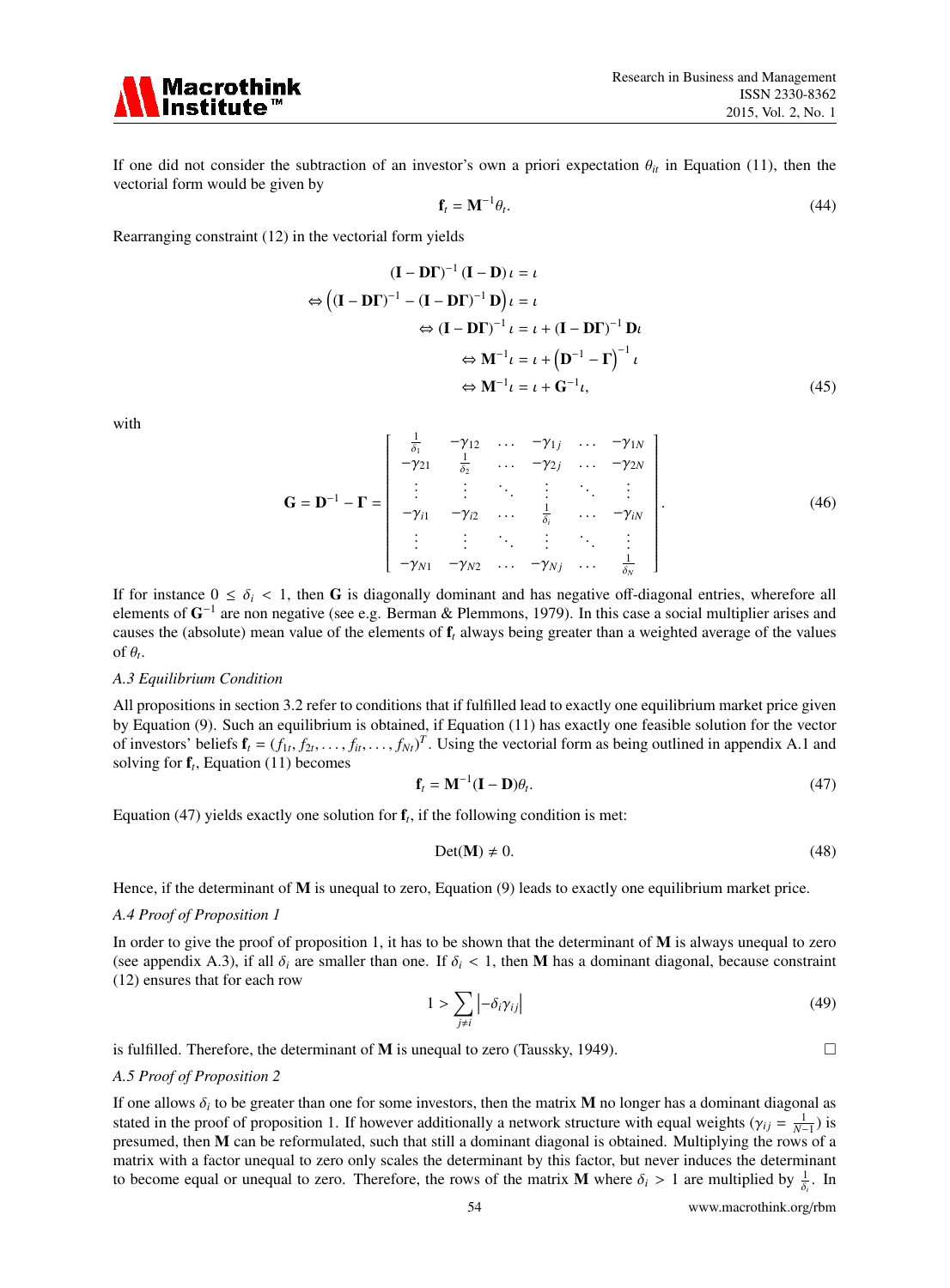

order to demonstrate this, assume a market with four investors where  $\delta_1 > 1$ ,  $\delta_2 < 1$ ,  $\delta_3 > 1$  and  $\delta_4 < 1$ . After multiplication, the matrix  $M$  is given by

$$
\mathbf{M} = \begin{bmatrix} \frac{1}{\delta_1} & -\frac{1}{N-1} & -\frac{1}{N-1} & -\frac{1}{N-1} \\ -\delta_2 \frac{1}{N-1} & 1 & -\delta_2 \frac{1}{N-1} & -\delta_2 \frac{1}{N-1} \\ -\frac{1}{N-1} & -\frac{1}{N-1} & \frac{1}{\delta_3} & -\frac{1}{N-1} \\ -\delta_4 \frac{1}{N-1} & -\delta_4 \frac{1}{N-1} & -\delta_4 \frac{1}{N-1} & 1 \end{bmatrix}.
$$
 (50)

Looking at the rows 1 and 3, where  $\delta_i > 1$ , it can be seen that the conditions for a dominant diagonal are not fulfilled, because

$$
\frac{1}{\delta_i} < \sum_{j \neq i} \left| -\frac{1}{N-1} \right| = 1 \text{ for } \delta_i > 1. \tag{51}
$$

However, regarding the columns of the resulting matrix, there are two kinds of conditions that if fulfilled ensure a dominant diagonal. For those investors where  $\delta_i$  < 1 the diagonal element still is one as those rows remained unchanged by the multiplication. The conditions for the columns where the diagonal element is one is given by

$$
1 > \sum_{j \neq i} \left| -\min\{\delta_j, 1\} \frac{1}{N - 1} \right|.
$$
 (52)

This is always fulfilled, if there are at least two investors who are only moderately influenced ( $\delta_i$  < 1). The condition for investors where  $\delta_i > 1$  is given by

$$
\frac{1}{\delta_i} > \sum_{j \neq i} \left| -\min\{\delta_j, 1\} \frac{1}{N-1} \right|
$$
\n
$$
\delta_i < \frac{1}{\sum_{j \neq i} \left| -\min\{\delta_j, 1\} \frac{1}{N-1} \right|} \tag{53}
$$

If this is met for all investors with  $\delta_i > 1$ , then a dominant diagonal is ensured and hence the determinant of **M** is unequal to zero, which is a sufficient condition for exactly one equilibrium market price given by Equation (9) (see appendix A.3).

#### *A.6 Proof of Proposition 3*

If there are only two investor types with specific values for the magnitude of social influence ( $\delta_1$  and  $\delta_2$ ) and the network structure still consists of equal weights ( $\gamma_{ij} = \frac{1}{N-1}$ ), then the equilibrium conditions of proposition 2 can be stated more precisely. Particularly, the matrix M is then given by

$$
\mathbf{M} = \begin{bmatrix} 1 & \cdots & -\delta_1 \gamma_{1j} & -\delta_1 \gamma_{1(j+1)} & \cdots & -\delta_1 \gamma_{1N} \\ \vdots & \ddots & \vdots & \vdots & \ddots & \vdots \\ -\delta_1 \gamma_{K1} & \cdots & 1 & -\delta_1 \gamma_{K(j+1)} & \cdots & -\delta_1 \gamma_{KN} \\ -\delta_2 \gamma_{(K+1)1} & \cdots & -\delta_2 \gamma_{(K+1)j} & 1 & \cdots & -\delta_2 \gamma_{(K+1)N} \\ \vdots & \ddots & \vdots & \vdots & \ddots & \vdots \\ -\delta_2 \gamma_{N1} & \cdots & -\delta_2 \gamma_{Nj} & -\delta_2 \gamma_{N(j+1)} & \cdots & 1 \end{bmatrix},
$$
(54)

where  $K$  is number of first type investors. The determinant of  $M$  turns out to be

$$
Det(\mathbf{M}) = (-1)^{(N-1)} \left(\frac{\delta_1}{N-1} + 1\right)^{(K-1)} \left(\frac{\delta_2}{N-1} + 1\right)^{(N-K-1)}
$$

$$
\left(-1 + \frac{K\delta_1}{N-1} + \frac{(N-K)\delta_2}{N-1} - \frac{\delta_1 + \delta_2 - \delta_1 \delta_2}{N-1}\right).
$$
(55)

As  $\delta_i \geq 0$ , the determinant of **M** is always unequal to zero, if the last term of Equation (55) is unequal to zero:

$$
-1 + \frac{K\delta_1}{N-1} + \frac{(N-K)\delta_2}{N-1} - \frac{\delta_1 + \delta_2 - \delta_1\delta_2}{N-1} \neq 0.
$$
 (56)

55 www.macrothink.org/rbm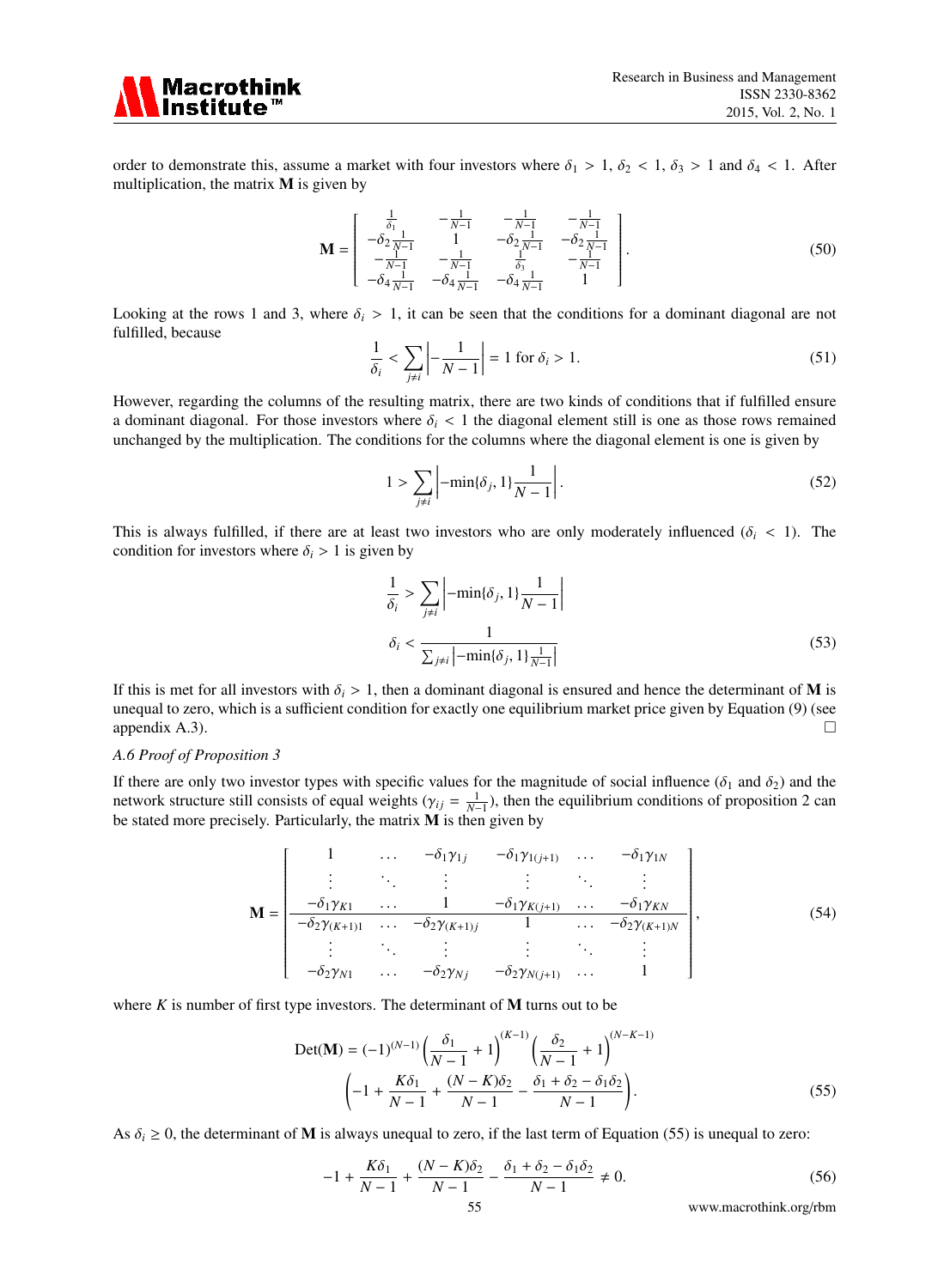

As *N* tends towards infinity, inequality (56) becomes

$$
n\delta_1 + (n-1)\delta_2 \neq 1,\tag{57}
$$

with  $n = \frac{K}{N}$ . Hence, if inequality (57) is fulfilled, the sufficient condition for exactly one equilibrium market price given by Equation (9) is met (see appendix A.3).

# References

Alfarano, S., Lux, T., & Wagner, F. (2005). Estimation of agent-based models: The case of an asymmetric herding model. *Computational Economics, 26*, 19-49. http://dx.doi.org/10.1007/s10614-005-6415-1

Alfarano, S., Lux, T., Wagner, F. (2008). Time-variation of higher moments in a financial market with heterogeneous agents: An analytical approach. *Journal of Economic Dynamics and Control, 32*(1), 101-136. http://dx.doi.org /10.1016/j.jedc.2006.12.014

Amilon, H. (2008). Estimation of an adaptive stock market model with heterogeneous agents. *Journal of Empirical Finance, 15*, 342-362. http://dx.doi.org/10.1016/j.jempfin.2006.06.007

ap Gwilym, R. (2008). Simulating asset prices under behavioural assumptions. Working Paper, Bangor University.

Arnswald, T. (2001). Investment behaviour of german equity fund managers: An exploratory analysis of survey data. Deutsche Bundesbank Discussion Paper 08/01.

Baker, W. E., & Iyer, A. V. (1992). Information networks and market behavior. *Journal of Mathematical Sociology, 16*(4), 305-332. http://dx.doi.org/10.1080/0022250X.1992.9990093

Beja, A., & Goldman, M. B. (1980). On the dynamic behavior of prices in disequilibrium. *Journal of Finance, 35*, 235-248. http://dx.doi.org/10.1111/j.1540-6261.1980.tb02151.x

Berman, A., & Plemmons, R. J. (1979). *Nonnegative matrices in the mathematical sciences*. New York: Academic Press.

Bernhardt, D., Campello, M., & Kusoati, E. (2006). Who herds? *Journal of Financial Economics, 80*(3), 657-675. http://dx.doi.org/10.1016/j.jfineco.2005.07.006

Blume, L. E., Brock, W. A., Durlauf, S. N., & Ioannides, Y. M. (2010). Identification of social interactions. In J. Benhabib, A. Bisin, & M. Jackson (Eds.), *Handbook of social economics*. Elsevier.

Boswijk, H. P., Hommes, C. H., & Manzan, S. (2007). Behavioral heterogeneity in stock prices. *Journal of Economic Dynamics and Control, 31*, 1938-1970. http://dx.doi.org/10.1016/j.jedc.2007.01.001

Bramoullé, Y., Djebbari, H., & Fortin, B. (2009). Identification of peer effects through social networks. *Journal of Econometrics, 150*, 41-55. http://dx.doi.org/10.1016/j.jeconom.2008.12.021

Brock, W. A., & Durlauf, S. N. (2001a). Discrete choice with social interactions. *Review of Economic Studies, 68*, 235-260. http://dx.doi.org/10.1111/1467-937X.00168

Brock, W. A., & Durlauf, S. N. (2001b). The econometrics of interactions-based models. In J. Heckman & E. Leamer (Eds.), *Handbook of econometrics*. North-Holland, Amsterdam.

Brock, W. A., & Hommes, C. H. (1997). A rational route to randomness. *Econometrica, 65*(5), 1059-1095. http://dx.doi.org/10.2307/2171879

Brock, W. A., & Hommes, C. H. (1998). Heterogeneous beliefs and routes to chaos in a simple asset pricing model. *Journal of Economic Dynamics and Control, 22*, 1235-1274. http://dx.doi.org/10.1016/S0165-1889(98)00011-6

Chang, S.-K. (2007). A simple asset pricing model with social interactions and heterogeneous beliefs. *Journal of Economic Dynamics and Control, 31*, 1300-1325. http://dx.doi.org/10.1016/j.jedc.2006.04.008

Chen, Q., & Jiang, W. (2006). Analysts' weighting of private and public information. *Review of Financial Studies, 19*(1), 319-355. http://dx.doi.org/10.1093/rfs/hhj007

Chiarella, C. (1992). The dynamics of speculative behaviour. *Annals of Operations Research, 37*, 101-123. http://dx.doi.org/10.1007/BF02071051

Chiarella, C., Gallegati, M., Leombruni, R., & Palestrini, A. (2003). Asset price dynamics among heterogeneous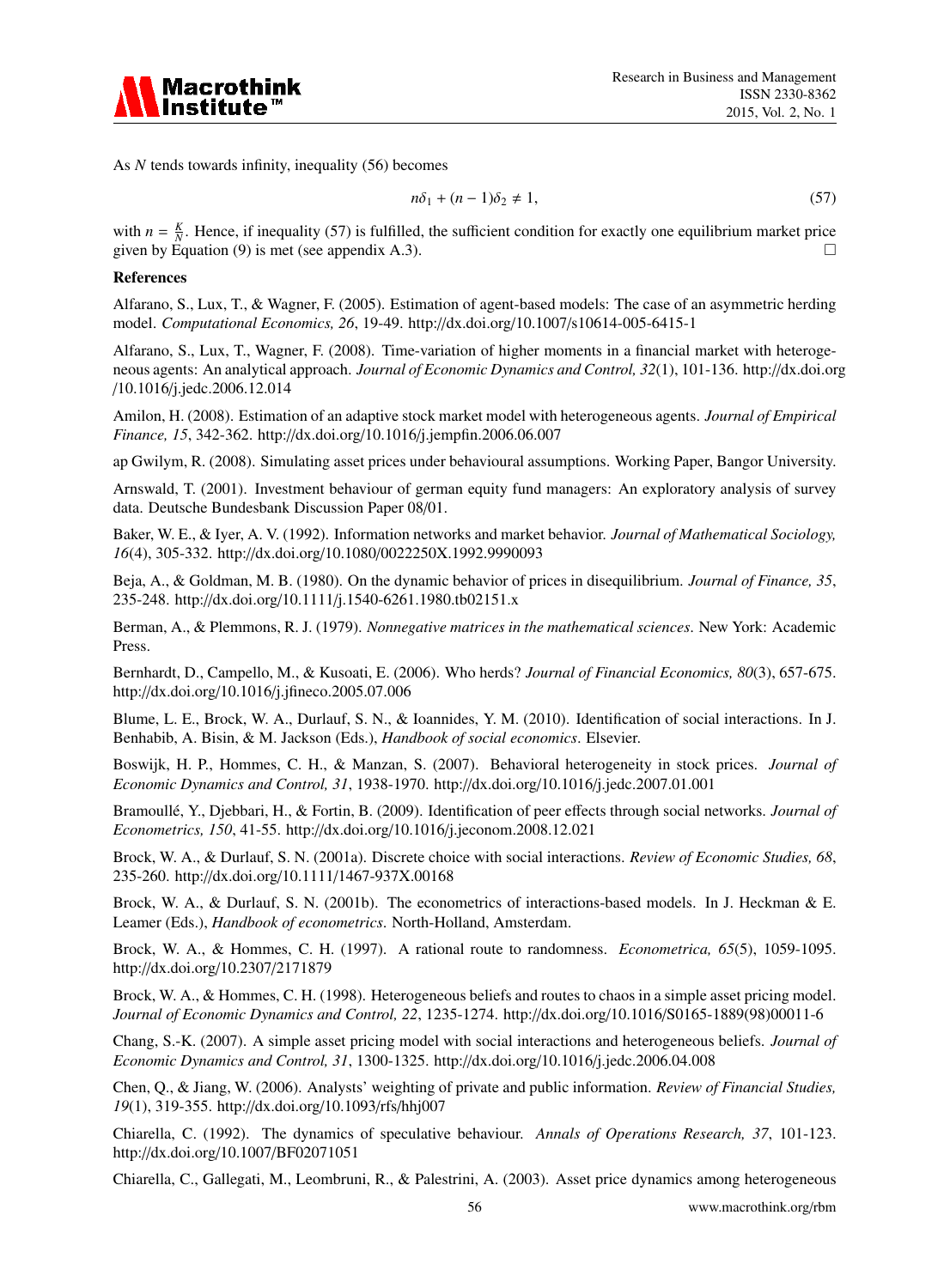

interacting agents. *Computational Economics, 22*, 213-223. http://dx.doi.org/10.1023/A:1026137931041

Cipriani, M., & Guarino, A. (2008). Herd behavior and contagion in financial markets. *B.E. Journal of Theoretical Economics, 8*(1), Art. 24.

Clarke, J., & Subramanian, A. (2006). Dynamic forecasting behavior by analysts: Theory and evidence. *Journal of Financial Economics, 80*(1), 81-113. http://dx.doi.org/10.1016/j.jfineco.2005.03.008

Colla, P., & Mele, A. (2010). Information linkages and correlated trading. *Review of Financial Studies, 23*(1), 203-246. http://dx.doi.org/10.1093/rfs/hhp021

Cont, R., & Bouchaud, J.-P. (2000). Herd behavior and aggregate fluctuations in financial markets. *Macroeconomic Dynamics, 4*, 170-196. http://dx.doi.org/10.1017/S1365100500015029

Cooper, R. A., Day, T. E., & Lewis, C. M. (2001). Following the leader: A study of individual analysts earnings forecasts. *Journal of Financial Economics 61*(3), 383-416. http://dx.doi.org/10.1016/S0304-405X(01)00067-8

Day, R. H., & Huang, W. (1990). Bulls, bears and market sheep. *Journal of Economic Behavior and Organization, 14*(3), 299-329. http://dx.doi.org/10.1016/0167-2681(90)90061-H

de Grauwe, P., & Grimaldi, M. (2004). *Bubbles and crashes in a behavioural finance model*. Working Paper No. 164, Riksbank Research Paper Series No. 7.

Dieci, R., Foroni, I., Gardini, L., & He, X.-Z. (2006). Market mood, adaptive beliefs and asset price dynamics. *Chaos, Solitons* & *Fractals, 29*(3), 520-534. http://dx.doi.org/10.1016/j.chaos.2005.08.065

Fama, E. F. (1970). Efficient capital markets: A review of theory and empirical work. *Journal of Finance, 25*, 383-417. http://dx.doi.org/10.2307/2325486

Föllmer, H., Horst, U., & Kirman, A. (2005). Equilibria in financial markets with heterogeneous agents: A probabilistic perspective. *Journal of Mathematical Economics, 41*(1-2), 123-155. http://dx.doi.org/10.1016/j. jmateco.2004.08.001

Föllmer, H., & Schweizer, M. (1993). A microeconomic approach to diffusion models for stock prices. *Mathematical Finance, 3*, 1-23. http://dx.doi.org/10.1111/j.1467-9965.1993.tb00035.x

Franke, R. (2008). A microfounded herding model and its estimation on german survey expectations. *European Journal of Economics and Economic Policies, 5*, 301-328.

Franke, R. (2009). Applying the method of simulated moments to estimate a small agent-based asset pricing model. *Journal of Empirical Finance, 16*, 804-815. http://dx.doi.org/10.1016/j.jempfin.2009.06.006

Frankel, J. A., & Froot, K. A. (1988). Chartists, fundamentalists and the demand for dollars. *Greek Economic Review, 10*(1), 49-102.

Frey, S., Herbst, P., & Walter, A. (2006). *Measuring mutual fund herding - a structural approach*. Working Paper, Goethe-University Frankfurt.

Gilli, M., & Winker, P. (2003). A global optimization heuristic for estimating agent based models. *Computational Statistics and Data Analysis, 42*, 299-312. http://dx.doi.org/10.1016/S0167-9473(02)00214-1

Glaeser, E. L., Sacerdote, B. I., & Scheinkman, J. A. (2003). The social multiplier. *Journal of the European Economic Association, 1*(2-3), 345-353. http://dx.doi.org/10.1162/154247603322390982

Glaeser, E. L., Scheinkman, J. A., 2001. Non-market interaction. In M. Dewatripont, L. P. Hansen, & S. J. Turnovsky (Eds.), *Advances in Economics and Econometrics: Theory and Application* (pp. 339-374), Eight World Congress. Cambridge University Press.

Graham, J. R. (1999). Herding among investment newsletters: Theory and evidence. *Journal of Finance, 54*(1), 237-268.

Hirshleifer, D., & Teoh, S. H. (2008). Thought and behavior contagion in capital markets. In T. Hens & K. R. Schenk-Hoppé (Eds.), *Handbook of Financial Markets: Dynamics and Evolution*. Elsevier.

Hommes, C. (2006). Heterogeneous agent models in economics and finance. In K. L. Judd & L. Tesfatsion (Eds.), *Handbook of Computational Economics*. Elsevier.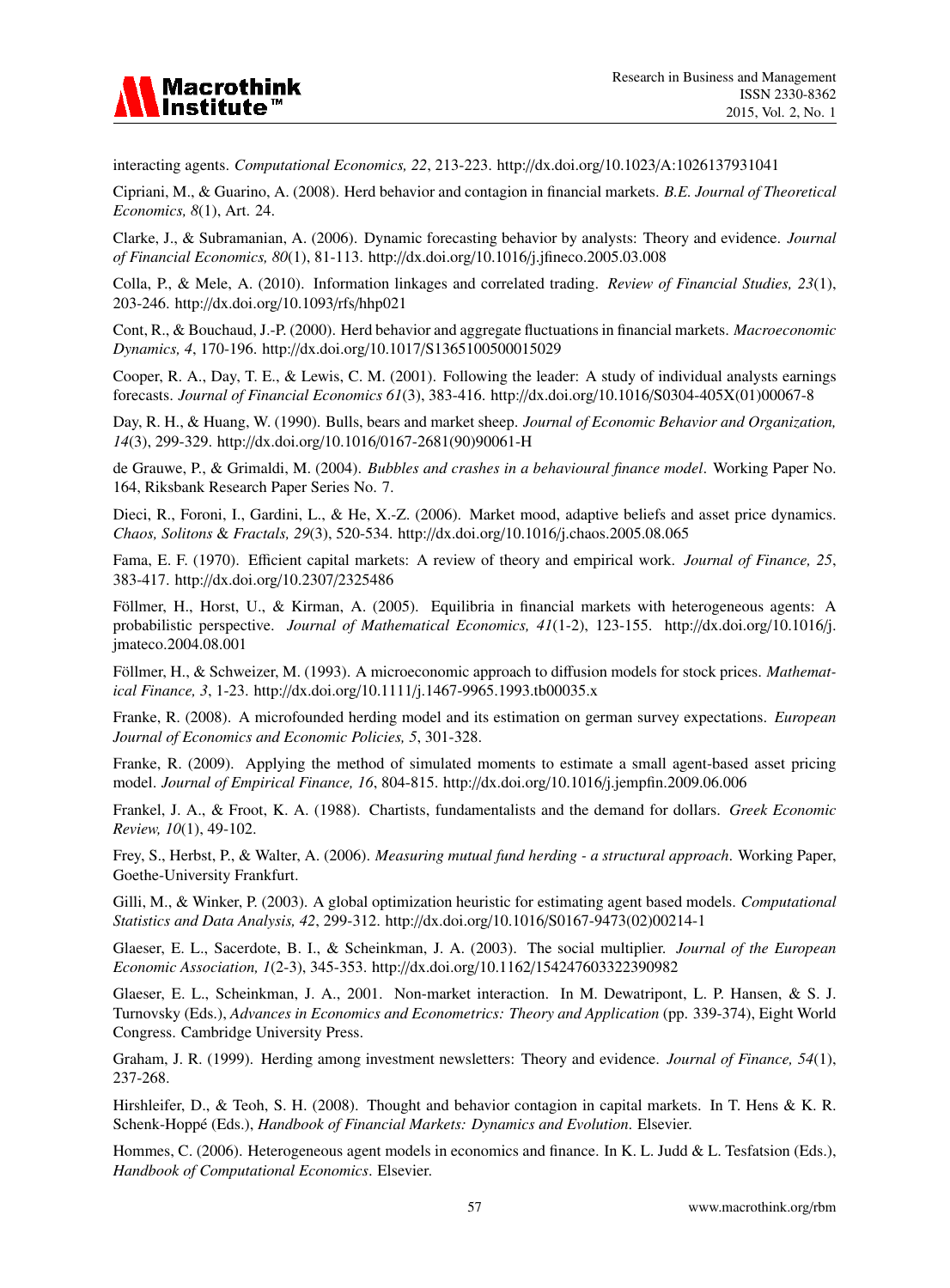

Hong, H., Kubic, J. D., & Stein, J. C. (2004). Social interaction and stock market participation. *Journal of Finance, 59*(1), 137-163.

Hong, H., & Kubik, J. D. (2003). Analyzing the analysts: Career concerns and biased earnings forecasts. *Journal of Finance, 58*(1), 313-351.

Hong, H., Kubik, J. D., & Solomon, A. (2000). Security analysts' career concerns and herding of earnings forecasts. *RAND Journal of Economics, 31*(1), 121-144. http://dx.doi.org/10.2307/2601032

Hong, H., Kubik, J. D., & Stein, J. C. (2005). Thy neighbor's portfolio: Wordof- mouth effects in the holdings and trades of money managers. *Journal of Finance, 60*, 2801-2824. http://dx.doi.org/10.1111/j.1540-6261.2005.00817.x

Horst, U. (2005). Financial price uctuations in a stock market model with many interacting agents. *Economic Theory, 25*, 917-932. http://dx.doi.org/10.1007/s00199-004-0500-x

Horst, U., & Rothe, C. (2008). Queuing, social interactions, and the microstructure of financial markets. *Macroeconomic Dynamics, 12*, 211-233. Cambridge University Press. http://dx.doi.org/10.1017/S1365100507070010

Hsieh, S.-F. (2012). *Individual and institutional herding and the impact on stock returns: Evidence from taiwan stock market*. Working Paper, National Kaohsiung First University of Science and Technology.

Huang, W., Zheng, H., & Chia, W.-M. (2010). Financial crises and interacting heterogeneous agents. *Journal of Economic Dynamics and Control, 34*, 1105-1122. http://dx.doi.org/10.1016/j.jedc.2010.01.013

Iori, G. (2002). A microsimulation of traders' activity in the stock market: The role of heterogeneity, agents' interactions and trade frictions. *Journal of Economic Behavior and Organization, 49*, 269-285. http://dx.doi.org/ 10.1016/S0167-2681(01)00164-0

Ivkovic, Z., & Weisbenner, S. (2007). Information diffusion effects in individual investors' common stock purchases: Covet thy neighbors' investment choices. *Review of Financial Studies, 20*(4), 1327-1357. http://dx.doi.org/10.1093/revfin/hhm009

Jegadeesh, N., & Kim, W. (2010). Do analysts herd? An analysis of recommendations and market reactions. *Review of Financial Studies, 23*(2), 901-937. http://dx.doi.org/10.1093/rfs/hhp093

Jones, S. L., Lee, D., & Weis, E. (1999). Herding and feedback trading by different types of institutions and the effects on stock prices. *Review of Financial Studies, 7*, 631-652. http://dx.doi.org/10.1093/rfs/7.4.631

Kaizoji, T. (2000). Speculative bubbles and crashes in stock markets: An interacting-agent model of speculative activity. *Physica A, 287*(3-4), 493- 506. http://dx.doi.org/10.1016/S0378-4371(00)00388-5

Kirman, A. (1993). Ants, rationality, and recruitment. *Quarterly Journal of Economics, 108*, 137-156. http://dx.doi.org/10.2307/2118498

Kurz, M. (1998). *Social states of belief and the determinants of the equity risk premium in a rational belief equilibrium*. Working Paper, Stanford University.

Kyle, A. S. (1985). Continuous auctions and insider trading. *Econometrica 53*(6), 1315-1335. http://dx.doi.org/10.2307/1913210

Lakonishok, J., Shleifer, A., & Vishny, R. W. (1992). The impact of institutional trading on stock prices. *Journal of Financial Economics, 31*, 23-43. http://dx.doi.org/10.1016/0304-405X(92)90023-Q

LeBaron, B. (2006). Agent-based computational finance. In K. L. Judd & L. Tesfatsion (Eds.), *Handbook of Computational Economics*. Elsevier.

Lee, L.-F., Liu, X., & Lin, X. (2010). Specification and estimation of social interaction models with network structures. *Econometrics Journal, 13*(2), 145-176. http://dx.doi.org/10.1111/j.1368-423X.2010.00310.x

Long, J. B. D., Shleifer, A., Summers, L. H., & Waldmann, R. J. (1990). Noise trader risk in financial markets. *Journal of Political Economy, 98*, 703-738. http://dx.doi.org/10.1086/261703

Lux, T. (1995). Herd behaviour, bubbles and crashes. *Economic Journal, 105*, 881-896. http://dx.doi.org/10. 2307/2235156

Lux, T. (1998). The socio-economic dynamics of speculative markets interacting agents, chaos, and the fat tails of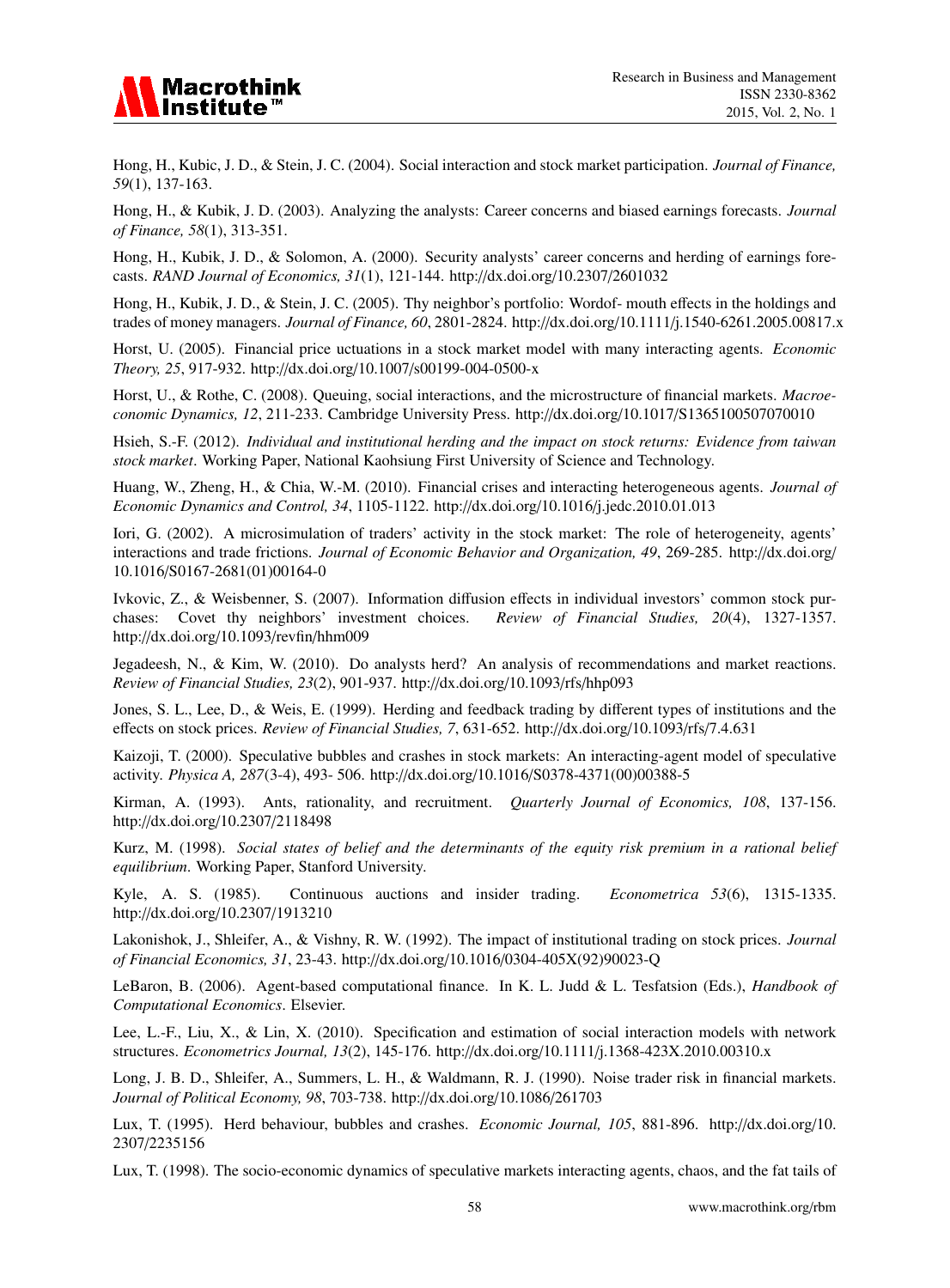

return distributions. *Journal of Economic Behavior and Organization, 33*, 143-165. http://dx.doi.org/10.1016/S0167- 2681 (97)00088-7

Lux, T. (2009). Stochastic behavioral asset pricing models and the stylized facts. In Thorsten Hens & Klaus Reiner Schenk-Hoppé (Eds.), *Handbook of Financial Markets: Dynamics and Evolution*. Elsevier. http://dx.doi.org/10.1016/B978-012374258-2.50007-5

Lux, T. (2012). Estimation of an agent-based model of investor sentiment formation in financial markets. *Journal of Economic Dynamics and Control, 36*, 1284-1302. http://dx.doi.org/10.1016/j.jedc.2012.03.012

Manski, C. (1993). Identification of endogenous social interactions: The re- ection problem. *Review of Economic Studies, 60*(3), 531-542. http://dx.doi.org/10.2307/2298123

Manzan, S., & Westerhoff, F. (2005). Representativeness of news and exchange rate dynamics. *Journal of Economic Dynamics and Control, 29*, 677-689. http://dx.doi.org/10.1016/j.jedc.2003.08.008

Massa, M., & Simonov, A. (2005a). *Do bubbles have a birthdate? the role of college interaction in portfolio choice*. Working Paper, INSEAD, CEPR and Stockholm School of Economics.

Massa, M., & Simonov, A. (2005b). *History versus geography: The role of college interaction in portfolio choice and stock market prices*. EFA 2005 Moscow Meetings Paper.

Moffitt, R. A. (2001). Policy interventions low-level equilibria and social interactions. In S. Durlauf & P. Young (Eds.), *Social Dynamics*. MIT Press.

Naujoks, M., Aretz, K., Kerl, A., & Walter, A. (2009). Do german security analysts herd? *Financial Markets and Portfolio Management, 23*(1), 3-29. http://dx.doi.org/10.1007/s11408-008-0093-7

Nofsinger, J. R., & Sias, R. W. (1999). Herding and feedback trading by institutional and individual investors. *Journal of Finance, 54*(6), 2263-2295. http://dx.doi.org/10.1111/0022-1082.00188

Ozsoylev, H. N. (2006). *Asset pricing implications of social networks*. Working Paper, University of Oxford.

Ozsoylev, H. N., & Walden, J. (2011). Asset pricing in large information networks. *Journal of Economic Theory, 146*, 2252-2280. http://dx.doi.org/10.1016/j.jet.2011.10.003

Pakkanen, M. S. (2009). *Microfoundations for di*ff*usion price processes*. Working Paper, University of Helsinki.

Panchenko, V., Gerasymchuk, S., & Pavlov, O. V. (2010). *Asset price dynamics with local interactions under heterogeneous beliefs*. Working Paper, University of New South Wales.

Pareek, A. (2011). *Information networks: Implications for mutual fund trading behavior and stock returns*. Working Paper, Rutgers University.

Puckett, A., & Yan, X. (2008). *Short-term institutional herding and its impact on stock prices*. Working Paper, University of Missouri.

San, G. (2007). *Who gains more by trading - institutions or individuals?* Working Paper, Tel-Aviv University.

Schütz, G. M., de Almeida Prado, F. P., Harris, R. J., & Belitsky, V. (2009). Short-time behaviour of demand and price viewed through an exactly solvable model for heterogeneous interacting market agents. *Physica A, 388*, 4126-4144. http://dx.doi.org/10.1016/j.physa.2009.06.025

Shiller, R. J. (1984). Stock prices and social dynamics. *Brookings Papers in Economic Activity, 2*, 457-510. http://dx.doi.org/10.2307/2534436

Shiller, R. J., & Pound, J. (1989). Survey evidence on diffusion of interest and information among investors. *Journal of Economic Behavior and Organization, 12*, 47-66. http://dx.doi.org/10.1016/0167-2681(89)90076-0

Sias, R. W. (2004). Institutional herding. *Review of Financial Studies, 17*, 165-206. http://dx.doi.org/10.1093/rfs/ hhg035

Taussky, O. (1949). A recurring theorem on determinants. *American Mathematical Monthly, 56*(10), 672-676. http://dx.doi.org/10.2307/2305561

Vigfusson, R. (1997). Switching between chartists and fundamentalists: A markov regime-switching approach. *International Journal of Finance and Economics, 2*, 291-305. http://dx.doi.org/10.1002/(SICI)1099-1158(199710)2: